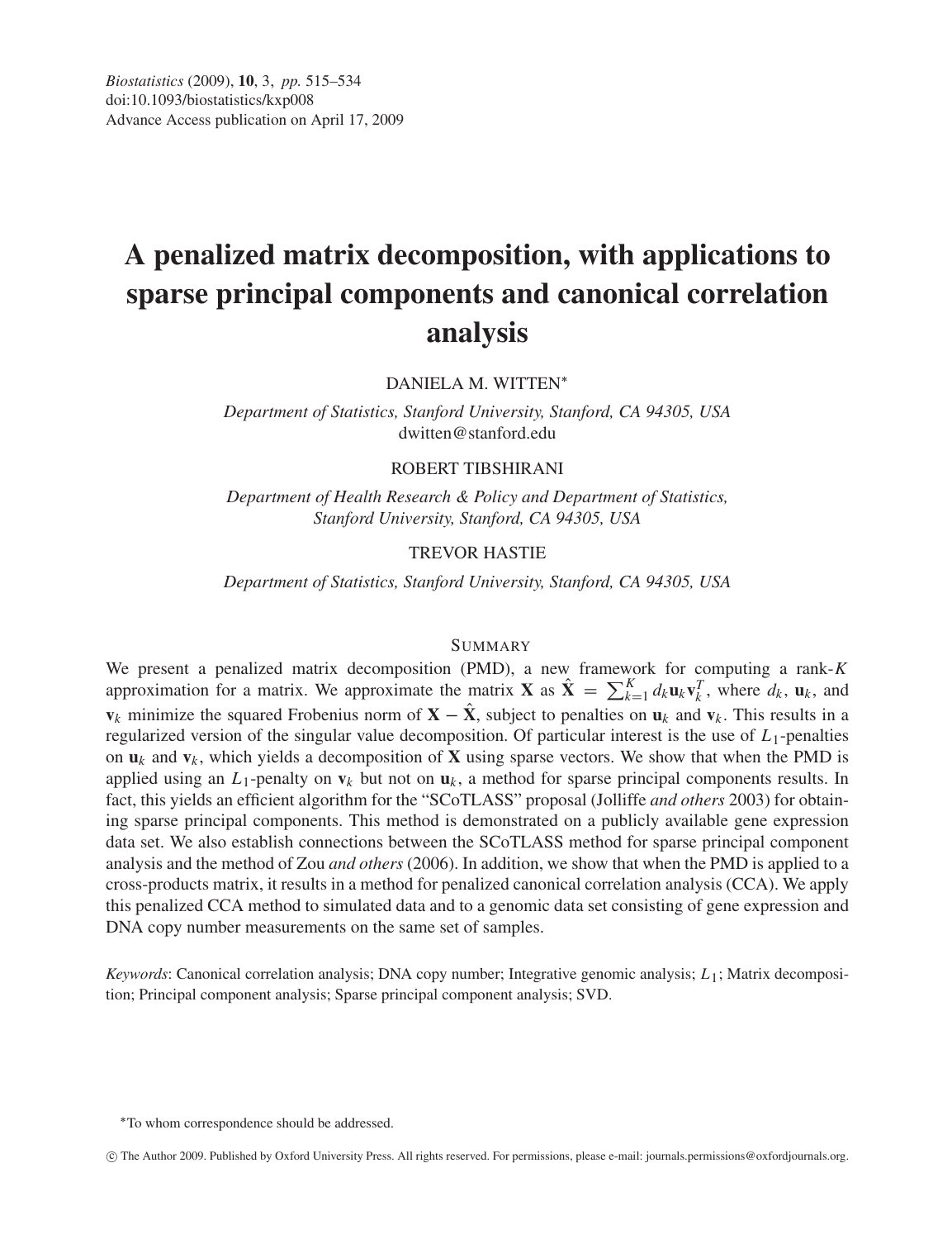#### 1. INTRODUCTION

Consider a matrix **X** with *n* rows and *p* columns. In this paper, we present a new method for computing a rank-*K* approximation for **X**:

$$
\hat{\mathbf{X}} = \sum_{k=1}^{K} d_k \mathbf{u}_k \mathbf{v}_k^T,
$$
\n(1.1)

where  $\mathbf{u}_k$  and  $\mathbf{v}_k$  are unit vectors in  $\mathbb{R}^n$  and  $\mathbb{R}^p$ , respectively, and  $d_k$  are nonnegative constants. We estimate  $\mathbf{u}_k$  and  $\mathbf{v}_k$  subject to a penalty on their elements; as a result, we call this the "penalized matrix decomposition" (PMD) of **X**.

In this paper, we will show that this decomposition has many uses:

- 1. Applying PMD to a data matrix can yield interpretable factors that provide insight into the data.
- 2. Applying PMD to a data matrix with *L*1-constraints on the columns but not the rows yields an efficient algorithm for the SCoTLASS method for finding sparse principal components. This is similar to a method of Shen and Huang (2008).
- 3. Applying PMD to a cross-product matrix yields a new method for penalized CCA.

The main area of application in this paper relates to (3) above. In recent years, it has become increasingly common for biologists to perform 2 different assays on the same set of samples. For instance, both gene expression and DNA copy number measurements often are available on a set of patient samples. In this situation, an integrative analysis of both the gene expression and the copy number data is desired. If **X** and **Y** are  $n \times p$  and  $n \times q$  matrices with standardized columns, then PMD applied to the matrix of cross-products **X***<sup>T</sup>* **Y** results in an efficient method for performing penalized CCA. This method can be applied to gene expression and copy number data in order to identify sets of genes that are correlated with regions of copy number change. We will demonstrate the use of our penalized CCA method for this purpose on a publicly available breast cancer data set.

In Section 2, we present the PMD. We show that the PMD can be used to identify shared regions of gain and loss in simulated DNA copy number data. In Section 3, we use the PMD to arrive at an efficient algorithm for finding sparse principal components, and we use PMD to unify preexisting methods for sparse principal component analysis (PCA). In Section 4, we extend the PMD framework in order to develop a method for penalized CCA, and we demonstrate its use on a breast cancer data set consisting of both gene expression and DNA copy number measurements on the same set of patients. Section 5 contains the discussion.

#### 2. THE PMD

#### 2.1 *General form of PMD*

Let **X** denote an  $n \times p$  matrix of data with rank  $K \leq \min(n, p)$ . Without loss of generality, assume that the overall mean of **X** is 0. The singular value decomposition (SVD) of the data can be written as follows:

$$
\mathbf{X} = \mathbf{U} \mathbf{D} \mathbf{V}^T, \quad \mathbf{U}^T \mathbf{U} = \mathbf{I}_n, \quad \mathbf{V}^T \mathbf{V} = \mathbf{I}_p, \quad d_1 \geqslant d_2 \geqslant \cdots \geqslant d_K > 0. \tag{2.1}
$$

Let  $\mathbf{u}_k$  denote column *k* of **U**, let  $\mathbf{v}_k$  denote column *k* of **V**, and note that  $d_k$  denotes the *k*th diagonal element of the diagonal matrix **D**. Then, it is a well-known fact (see e.g. Eckart and Young, 1936) that for any  $r \leqslant K$ ,

$$
\sum_{k=1}^{r} d_k \mathbf{u}_k \mathbf{v}_k^T = \arg \min_{\hat{\mathbf{X}} \in M(r)} \|\mathbf{X} - \hat{\mathbf{X}}\|_F^2,
$$
\n(2.2)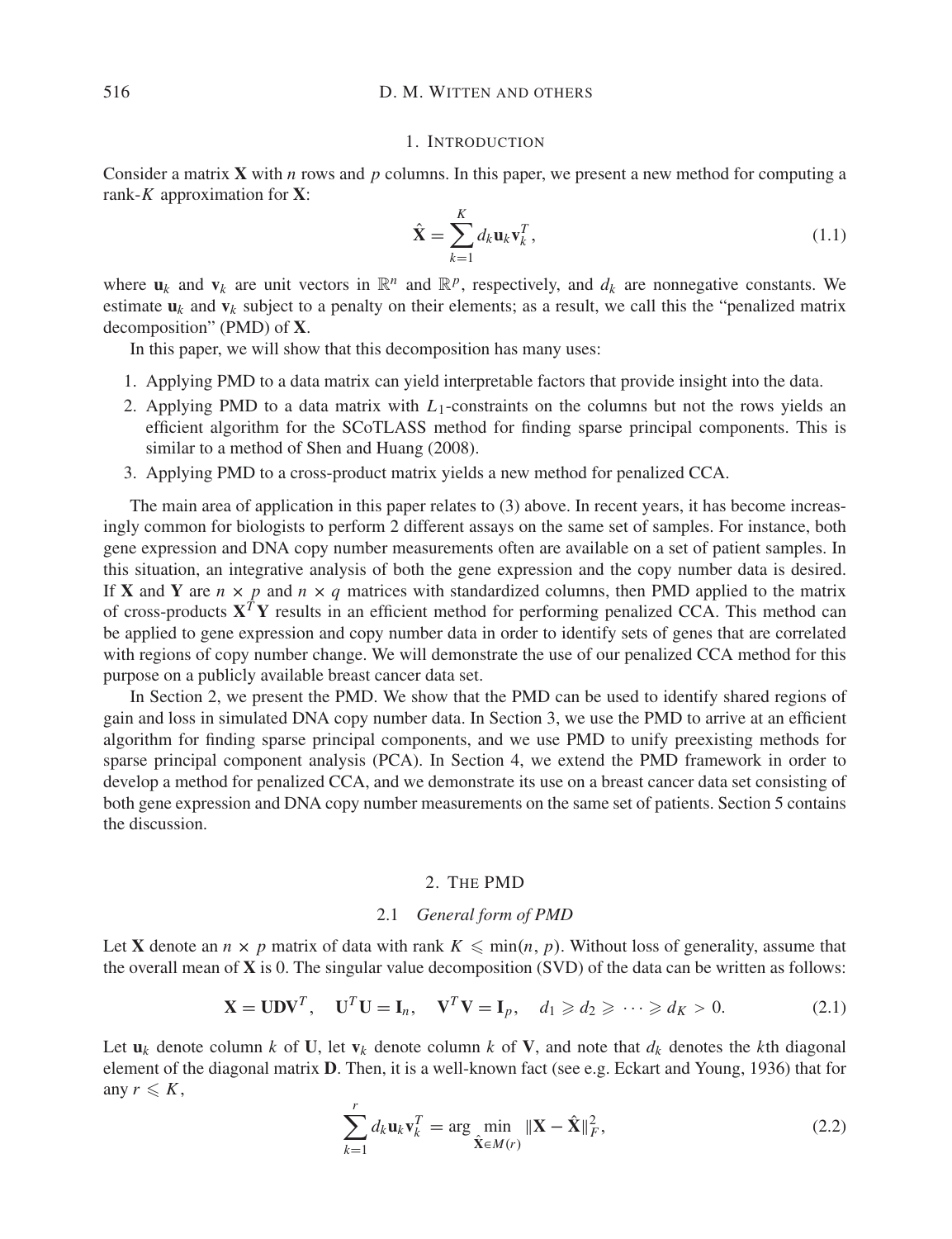where  $M(r)$  is the set of rank-*r*  $n \times p$  matrices and  $\|\cdot\|_F^2$  indicates the squared Frobenius norm (the sum of squared elements of the matrix). In other words, the first *r* components of the SVD give the best rank-*r* approximation to a matrix, in the sense of the Frobenius norm.

In this paper, we develop generalizations of this decomposition by imposing additional constraints on the elements of **U** and **V**. We start with a rank-1 approximation.

Consider the following optimization problem:

minimize<sub>d, u, v</sub> 
$$
\frac{1}{2} \|\mathbf{X} - d\mathbf{u}\mathbf{v}^T\|_F^2
$$
 subject to  $\|\mathbf{u}\|_2^2 = 1$ ,  $\|\mathbf{v}\|_2^2 = 1$ ,  $P_1(\mathbf{u}) \le c_1$ ,  $P_2(\mathbf{v}) \le c_2$ ,  $d \ge 0$ . (2.3)

Here,  $P_1$  and  $P_2$  are convex penalty functions, which can take on a variety of forms. Useful examples are

- lasso:  $P_1(\mathbf{u}) = \sum_{i=1}^n |u_i|$  and
- fused lasso:  $P_1(\mathbf{u}) = \sum_{i=1}^n |u_i| + \lambda \sum_{i=2}^n |u_i u_{i-1}|$ , where  $\lambda > 0$

Only certain ranges of  $c_1$  and  $c_2$  will lead to feasible solutions, as discussed in Section 2.3. (Note that throughout this paper, the notation  $\|\mathbf{u}\|_p$  indicates the  $L_p$ -norm of the vector **u**, i.e.  $\left(\sum_i u_i^p\right)^{\frac{1}{p}}$ .) We now derive a more convenient form for this criterion.

The following decomposition holds.

THEOREM 2.1 Let **U** and **V** be  $n \times K$  and  $p \times K$  orthogonal matrices and **D** a diagonal matrix with diagonal elements  $d_k$ . Then,

$$
\frac{1}{2} \|\mathbf{X} - \mathbf{U} \mathbf{D} \mathbf{V}^T\|_F^2 = \frac{1}{2} \|\mathbf{X}\|_F^2 - \sum_{k=1}^K \mathbf{u}_k^T \mathbf{X} \mathbf{v}_k d_k + \frac{1}{2} \sum_{k=1}^K d_k^2.
$$
 (2.4)

The theorem's proof is given in the Appendix. Hence, using the case  $K = 1$ , we have that the values of **u** and **v** that solve (2.3) also solve the following problem:

maximize<sub>**u**</sub>**vu**<sup>*T*</sup>**Xv** subject to 
$$
\|\mathbf{u}\|_2^2 = 1
$$
,  $\|\mathbf{v}\|_2^2 = 1$ ,  $P_1(\mathbf{u}) \le c_1$ ,  $P_2(\mathbf{v}) \le c_2$ , (2.5)

and the value of *d* solving (2.3) is  $\mathbf{u}^T \mathbf{X} \mathbf{v}$ . The objective function  $\mathbf{u}^T \mathbf{X} \mathbf{v}$  in (2.5) is bilinear in **u** and **v**: that is, with **u** fixed, it is linear in **v**, and vice versa. In fact, with **v** fixed, the criterion in (2.5) takes the following form:

$$
\text{maximize}_{\mathbf{u}} \mathbf{u}^T \mathbf{X} \mathbf{v} \quad \text{subject to } P_1(\mathbf{u}) \leq c_1, \quad \|\mathbf{u}\|_2^2 = 1. \tag{2.6}
$$

This criterion is not convex due to the  $L_2$ -equality penalty on  $\mathbf{u}$ .

We can finesse this as follows. We define the (rank-1) PMD by

Rank-1 PMD: maximize<sub>u,v</sub>u<sup>T</sup> **Xv** subject to  $||\mathbf{u}||_2^2 \le 1$ ,  $||\mathbf{v}||_2^2 \le 1$ ,  $P_1(\mathbf{u}) \le c_1$ ,  $P_2(\mathbf{v}) \le c_2$ . (2.7)

With **v** fixed, this criterion takes the form

$$
\text{maximize}_{\mathbf{u}} \mathbf{u}^T \mathbf{X} \mathbf{v} \quad \text{subject to } P_1(\mathbf{u}) \leq c_1, \quad \|\mathbf{u}\|_2^2 \leq 1,\tag{2.8}
$$

which is convex. This means that  $(2.7)$  is biconvex, and this suggests an iterative algorithm for optimizing it. Moreover, it turns out that the solution to (2.8) also satisfies  $\|\mathbf{u}\|_2^2 = 1$ , provided that  $c_1$  is chosen so that (for fixed **v**) the **u** that maximizes

$$
\mathbf{u}^T \mathbf{X} \mathbf{v} \quad \text{subject to } P_1(\mathbf{u}) \leqslant c_1 \tag{2.9}
$$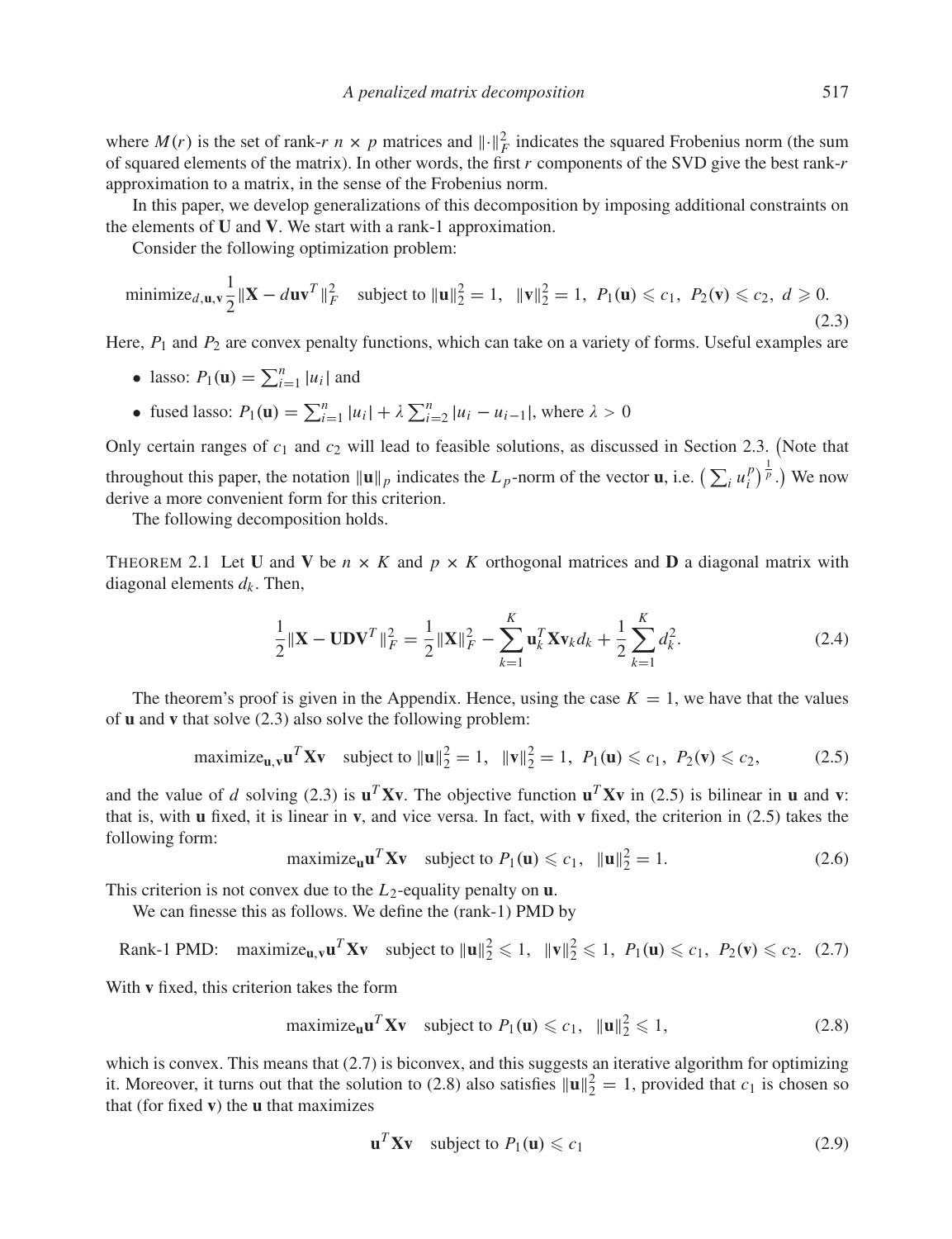has *L*2-norm greater than or equal to 1. This follows from the Karush–Kuhn–Tucker conditions in convex optimization (see, e.g. Boyd and Vandenberghe, 2004). Therefore, for *c*<sup>1</sup> chosen appropriately, the solution to (2.8) solves (2.6).

The following iterative algorithm is used to optimize the criterion for the rank-1 PMD.

Algorithm 1: Computation of single-factor PMD model

- 1. Initialize **v** to have  $L_2$ -norm 1.
- 2. Iterate until convergence:
	- (a)  $\mathbf{u} \leftarrow \arg \max_{\mathbf{u}} \mathbf{u}^T \mathbf{X} \mathbf{v}$  subject to  $P_1(\mathbf{u}) \leq c_1$  and  $\|\mathbf{u}\|_2^2 \leq 1$ .
	- (b)  $\mathbf{v} \leftarrow \arg \max_{\mathbf{v}} \mathbf{u}^T \mathbf{X} \mathbf{v}$  subject to  $P_2(\mathbf{v}) \leq c_2$  and  $\|\mathbf{v}\|_2^2 \leq 1$ .
- 3.  $d \leftarrow \mathbf{u}^T \mathbf{X} \mathbf{v}$ .

In Section 2.2, we present an algorithm for obtaining multiple-factor solutions for the PMD. When  $P_1$  and *P*<sup>2</sup> both are *L*1-penalties, maximizations in Steps 2(a) and 2(b) are simple. This is explained in Algorithm 3 in Section 2.3.

It can be seen that without the *P*1- and *P*2-constraints, the algorithm above leads to the usual rank-1 SVD. Starting with  $\mathbf{v}^{(0)}$ , one can show that at the end of iteration *i*,

$$
\mathbf{v}^{(i)} = \frac{(\mathbf{X}^T \mathbf{X})^i \mathbf{v}^{(0)}}{\|(\mathbf{X}^T \mathbf{X})^i \mathbf{v}^{(0)}\|_2}.
$$
\n(2.10)

This is the well-known "power method" for computing the largest eigenvector of  $X^T X$ , which is the leading singular vector of **X**.

In practice, we suggest using the first right singular vector of **X** as the initial value **v**. In general, Algorithm 1 does not necessarily converge to a global optimum for (2.7); however, our empirical studies indicate that the algorithm does converge to interpretable factors for appropriate choices of the penalty terms. Note that each iteration of Step 2 in Algorithm 1 results in a decrease in the objective in (2.7).

The PMD is similar to a method of Shen and Huang (2008) for identifying sparse principal components; we will elaborate on the relationship between the 2 methods in Section 3.

#### 2.2 *PMD for multiple factors*

In order to obtain multiple factors of the PMD, we minimize the single-factor criterion (2.7) repeatedly, each time using as the **X** matrix the residuals obtained by subtracting from the data matrix the previous factors found. The algorithm is as follows.

Algorithm 2: Computation of *K* factors of PMD

1. Let 
$$
\mathbf{X}^1 \leftarrow \mathbf{X}
$$
.

$$
2. \ \operatorname{For} k \in 1, \ \ldots, K:
$$

(a) Find  $\mathbf{u}_k$ ,  $\mathbf{v}_k$ , and  $d_k$  by applying the single-factor PMD algorithm (Algorithm 1) to data  $\mathbf{X}^k$ . (b)  $\mathbf{X}^{k+1} \leftarrow \mathbf{X}^k - d_k \mathbf{u}_k \mathbf{v}_k^T$ .

Without the *P*1- and *P*2-penalty constraints, it can be shown that the *K*-factor PMD algorithm leads to the rank-*K* SVD of **X**. In particular, the successive solutions are orthogonal. This can be seen since the solutions  $\mathbf{u}_k$  and  $\mathbf{v}_k$  are in the column and row spaces of  $\mathbf{X}^k$ , which has been orthogonalized with respect to **u**<sub>*j*</sub>, **v**<sub>*j*</sub> for *j* ∈ 1, ..., *k* − 1. With *P*<sub>1</sub> and/or *P*<sub>2</sub> present, the solutions are no longer in the column and row spaces, and so the orthogonality does not hold. In Section 3.2, we discuss an alternative multifactor approach, in the setting where PMD is specialized to sparse principal components.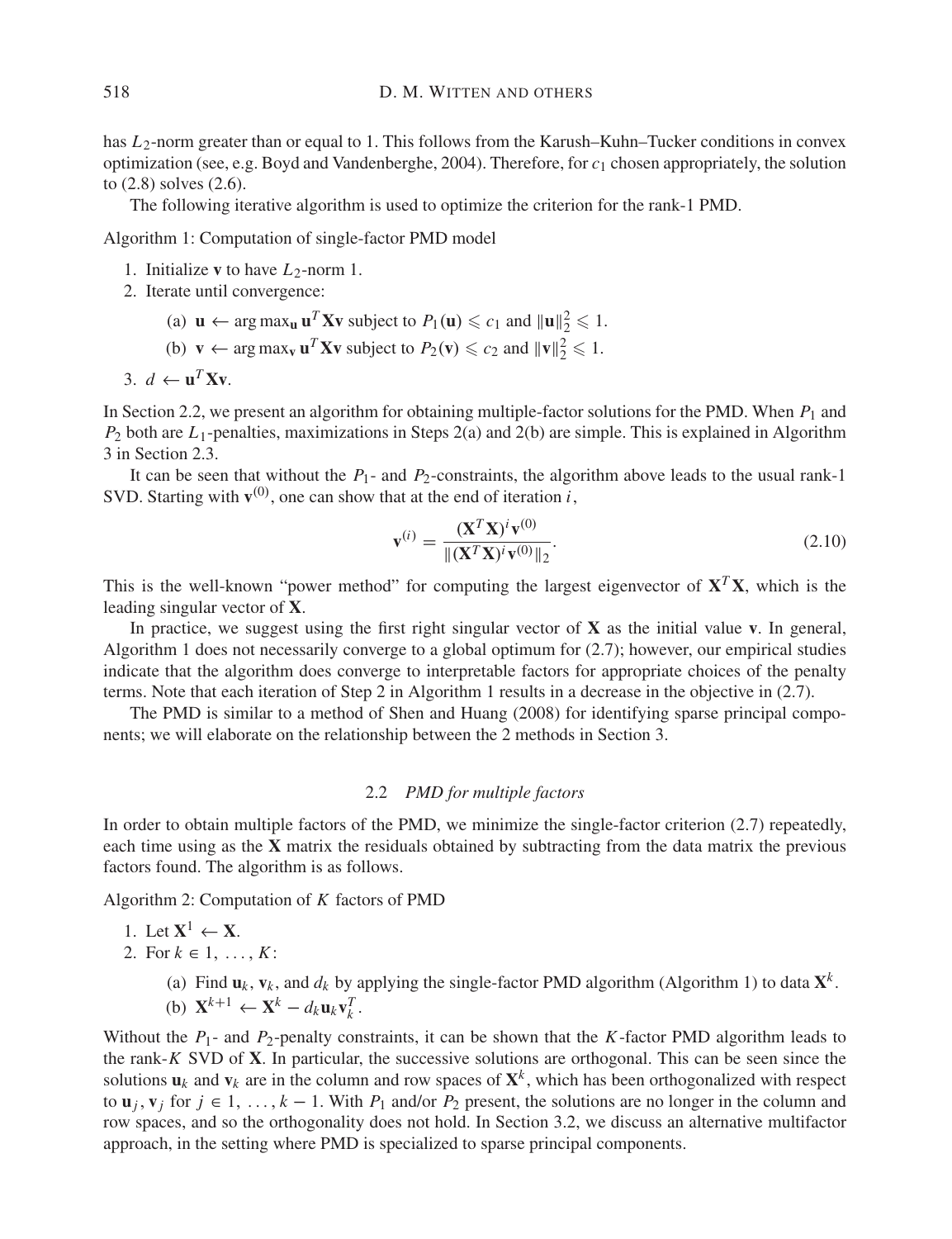#### 2.3 *Forms of PMD of special interest*

We are most interested in 2 specific forms of the PMD, which we call the "PMD(*L*1, *L*1)" and "PMD(*L*1, FL)" methods. The  $PMD(L_1, L_1)$  criterion is as follows:

$$
\text{maximize}_{\mathbf{u},\mathbf{v}} \mathbf{u}^T \mathbf{X} \mathbf{v} \quad \text{subject to } \|\mathbf{u}\|_2^2 \leqslant 1, \ \ \|\mathbf{v}\|_2^2 \leqslant 1, \ \ \|\mathbf{u}\|_1 \leqslant c_1, \ \ \|\mathbf{v}\|_1 \leqslant c_2. \tag{2.11}
$$

This method results in factors **u** and **v** that are sparse for *c*<sup>1</sup> and *c*<sup>2</sup> chosen appropriately. As shown in Figure 1, we restrict  $c_1$  and  $c_2$  to the ranges  $1 \leq c_1 \leq \sqrt{n}$  and  $1 \leq c_2 \leq \sqrt{p}$ .

Let *S* denote the soft thresholding operator; that is,  $S(a, c) = \text{sgn}(a)(|a| - c)_{+}$ , where  $c > 0$  is a constant and where  $x_+$  is defined to equal x if  $x > 0$  and 0 if  $x \le 0$ . We have the following lemma.

LEMMA 2.2 Consider the optimization problem

$$
\text{maximize}_{\mathbf{u}} \mathbf{u}^T \mathbf{a} \quad \text{subject to } \|\mathbf{u}\|_2^2 \leq 1, \quad \|\mathbf{u}\|_1 \leq c. \tag{2.12}
$$

The solution satisfies  $\mathbf{u} = \frac{S(\mathbf{a}, \Delta)}{\|S(\mathbf{a}, \Delta)\|_2}$ , with  $\Delta = 0$  if this results in  $\|\mathbf{u}\|_1 \leq c$ ; otherwise,  $\Delta$  is chosen so that  $||u||_1 = c$ .

The proof is given in the Appendix. We solve the PMD criterion in (2.11) using Algorithm 1, with Steps 2(a) and 2(b) adjusted as follows.

Algorithm 3: Computation of single-factor PMD(*L*1, *L*1) model

- 1. Initialize **v** to have  $L_2$ -norm 1.
- 2. Iterate until convergence:
	- (a)  $\mathbf{u} \leftarrow \frac{S(\mathbf{X}\mathbf{v}, \Delta_1)}{\|S(\mathbf{X}\mathbf{v}, \Delta_1)\|_2}$ , where  $\Delta_1 = 0$  if this results in  $\|\mathbf{u}\|_1 \leq c_1$ ; otherwise,  $\Delta_1$  is chosen to be a positive constant such that  $||\mathbf{u}||_1 = c_1$ .



Fig. 1. A graphical representation of the  $L_1$ - and  $L_2$ -constraints on **u** in the PMD( $L_1, L_1$ ) criterion. The constraints are as follows:  $\|\mathbf{u}\|_2 \le 1$  and  $\|\mathbf{u}\|_1 \le c$ . Here, **u** is two-dimensional, and the grey lines indicate the coordinate axes  $u_1$  and  $u_2$ . Left: the *L*<sub>2</sub>-constraint is the solid circle. For both the *L*<sub>1</sub>- and *L*<sub>2</sub>-constraints to be active, *c* must be between 1 and  $\sqrt{2}$ . The constraints  $\|\mathbf{u}\|_1 = 1$  and  $\|\mathbf{u}\|_1 = \sqrt{2}$  are shown using dashed lines. Right: The *L*<sub>2</sub>- and between 1 and  $\sqrt{2}$ . The constraints  $\|\mathbf{u}\|_1 = 1$  and  $\|\mathbf{u}\|_1 = \sqrt{2}$  are shown us *L*<sub>1</sub>-constraints on **u** are shown for some *c* between 1 and  $\sqrt{2}$ . Small circles indicate the points where both the *L*<sub>1</sub>-*L*<sub>1</sub>-constraints on **u** are shown for some *c* between 1 and  $\sqrt{2}$ . Small circles indicat and the  $L_2$ -constraints are active. The solid arcs indicate the solutions that occur when  $\Delta_1 = 0$  in Algorithm 3. The figure shows that in 2D, the points where both the  $L_1$ - and  $L_2$ -constraints are active do not have either  $u_1$  or  $u_2$  equal to 0.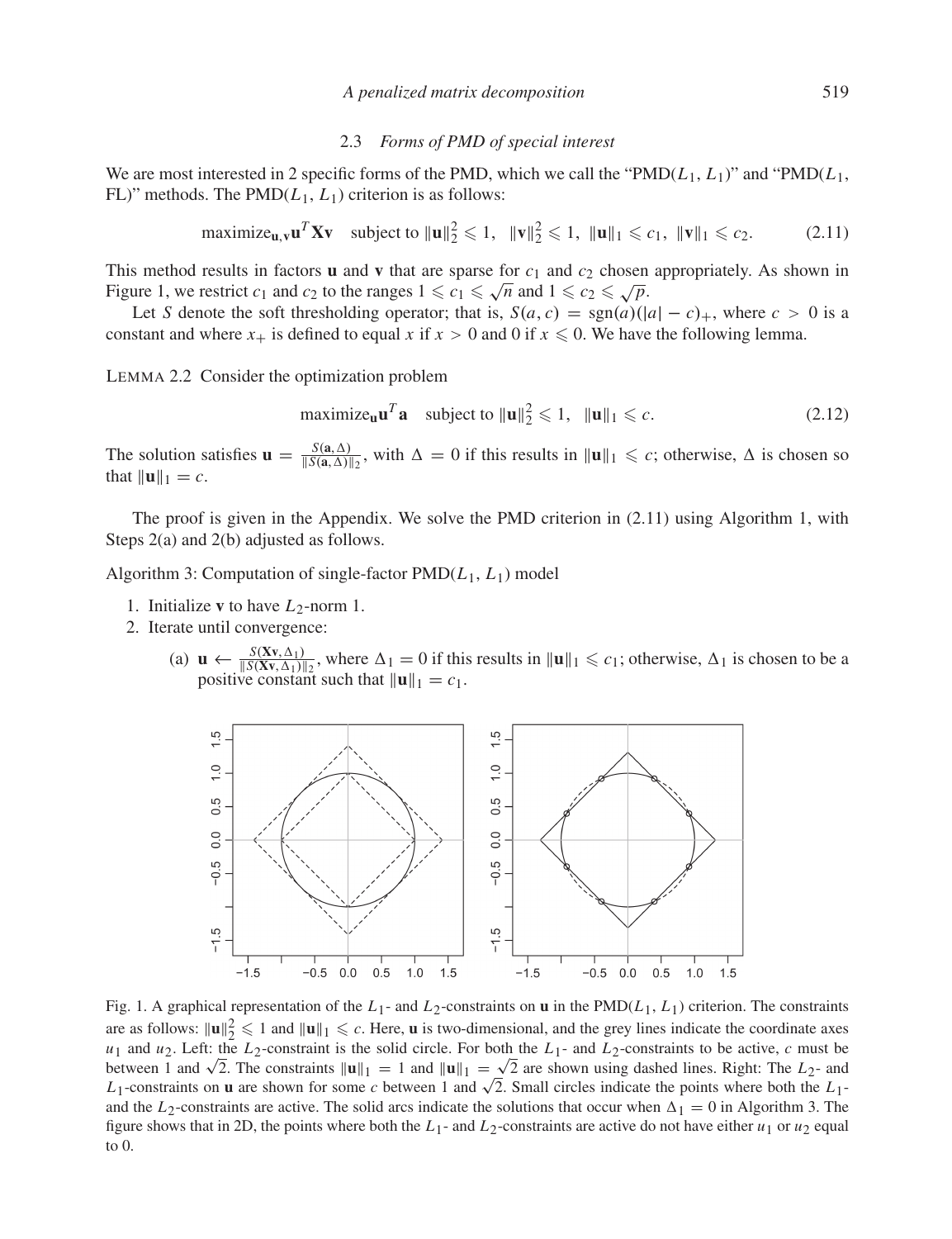(b)  $\mathbf{v} \leftarrow \frac{S(\mathbf{X}^T \mathbf{u}, \Delta_2)}{\|\mathcal{S}(\mathbf{X}^T \mathbf{u}, \Delta_2)\|_2}$ , where  $\Delta_2 = 0$  if this results in  $\|\mathbf{v}\|_1 \leq c_2$ ; otherwise,  $\Delta_2$  is chosen to be a positive constant such that  $\|\mathbf{v}\|_1 = c_2$ .

$$
3. d \leftarrow \mathbf{u}^T \mathbf{X} \mathbf{v}.
$$

If one desires that **u** and **v** be equally sparse, one can simply fix a constant *c* and set  $c_1 = c\sqrt{n}$ ,  $c_2 = c\sqrt{p}$ . For each update of **u** and **v**,  $\Delta_1$  and  $\Delta_2$  are chosen by a binary search.

Figure 1 shows a graphical representation of the  $L_1$ - and  $L_2$ -constraints on **u** that are present in the PMD( $L_1$ ,  $L_1$ ) criterion: namely,  $||\mathbf{u}||_2^2 \le 1$  and  $||\mathbf{u}||_1 \le c_1$ . From the figure, it is clear that in two dimensions, the intersection of the  $L_1$ - and  $L_2$ -constraints results in both  $u_1$  and  $u_2$  nonzero. However, when  $n = 2$ , the dimension of **u**, is at least 3, then the right panel of Figure 1 can be thought of as the hyperplane  $\{u_i = 0, \forall i > 2\}$ . In this case, the small circles indicate regions where both constraints are active and the solution is sparse (since  $u_i = 0$  for  $i > 2$ ).

The  $PMD(L_1, FL)$  criterion is as follows (where "FL" stands for the "fused lasso" penalty, proposed in Tibshirani *and others*, 2005):

$$
\text{maximize}_{\mathbf{u},\mathbf{v}} \mathbf{u}^T \mathbf{X} \mathbf{v} \quad \text{subject to } \|\mathbf{u}\|_2^2 \leq 1, \ \ \|\mathbf{u}\|_1 \leq c_1, \ \|\mathbf{v}\|_2^2 \leq 1, \ \ \sum_j |v_j| + \lambda \sum_j |v_j - v_{j-1}| \leq c_2. \tag{2.13}
$$

This method results in **u** sparse and **v** sparse and somewhat smooth (depending on the value of  $\lambda \geq 0$ ). However, for simplicity, rather than solving (2.13), we solve a slightly different criterion which results from using the Lagrange form, rather than the bound form, of the constraints on **v**:

$$
\text{minimize}_{\mathbf{u}, \mathbf{v}} - \mathbf{u}^T \mathbf{X} \mathbf{v} + \frac{1}{2} \mathbf{v}^T \mathbf{v} + \lambda_1 \sum_j |v_j| + \lambda_2 \sum_j |v_j - v_{j-1}| \quad \text{subject to } \|\mathbf{u}\|_2^2 \leqslant 1, \quad \|\mathbf{u}\|_1 \leqslant c. \tag{2.14}
$$

We can solve this by replacing Steps 2(a) and 2(b) in Algorithm 1 with the appropriate updates:

Algorithm 4: Computation of single-factor PMD(*L*1, FL) model

- 1. Initialize **v** to have  $L_2$ -norm 1.
- 2. Iterate until convergence:
	- (a)  $\mathbf{u} \leftarrow \frac{S(\mathbf{X}\mathbf{v}, \Delta)}{\|S(\mathbf{X}\mathbf{v}, \Delta)\|_2}$ , where  $\Delta = 0$  if this results in  $\|\mathbf{u}\|_1 \leq c$ ; otherwise,  $\Delta$  is chosen to be a positive constant such that  $\|\mathbf{u}\|_1 = c$ .

(b) 
$$
\mathbf{v} \leftarrow \arg\min_{\mathbf{v}} \left\{ \frac{1}{2} ||\mathbf{X}^T \mathbf{u} - \mathbf{v}||^2 + \lambda_1 \sum_j |v_j| + \lambda_2 \sum_j |v_j - v_{j-1}| \right\}.
$$

$$
3. d \leftarrow \mathbf{u}^T \mathbf{X} \mathbf{v}.
$$

Step 2(b) can be performed using fast software implementing fused lasso regression, as described in Friedman *and others* (2007), Tibshirani and Wang (2008), and Hoefling (2009).

## 2.4 *PMD for missing data and choice of c*<sup>1</sup> *and c*<sup>2</sup>

The algorithm for computing the PMD works even in the case of missing data. When some elements of the data matrix **X** are missing, those elements can simply be excluded from all computations. Let *C* denote the set of indices of nonmissing elements in **X**. The criterion is as follows:

maximize<sub>**u**,**v**</sub> 
$$
\sum_{(i,j)\in C} X_{ij} u_i v_j
$$
 subject to  $\|\mathbf{u}\|_2^2 \le 1$ ,  $\|\mathbf{v}\|_2^2 \le 1$ ,  $P_1(\mathbf{u}) \le c_1$ ,  $P_2(\mathbf{v}) \le c_2$ . (2.15)

The PMD can therefore be used as a method for missing data imputation. This is related to SVD-based data imputation methods proposed in the literature (see, e.g. Troyanskaya *and others*, 2001).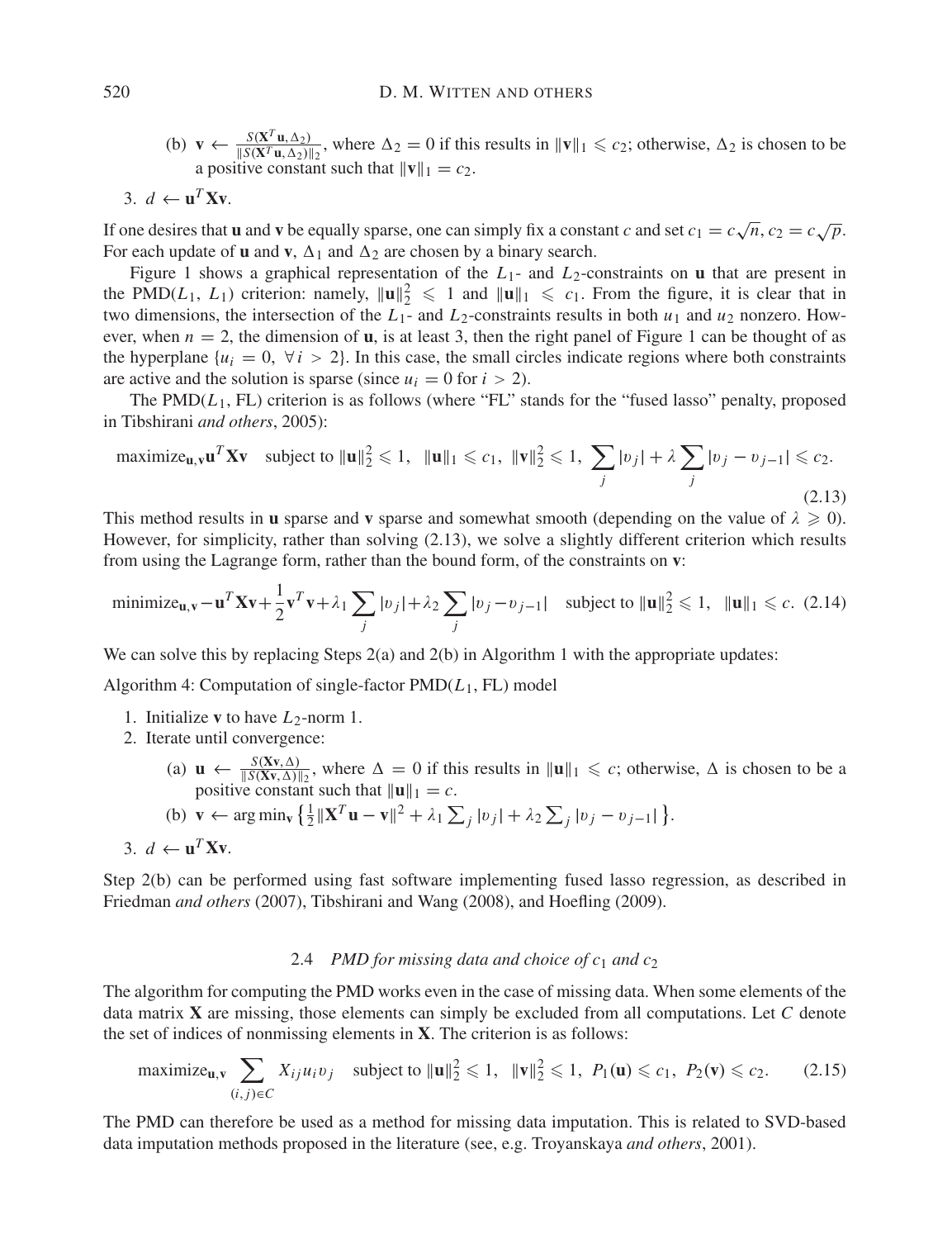The possibility of computing the PMD in the presence of missing data leads to a simple and automated method for the selection of the constants  $c_1$  and  $c_2$  in the PMD criterion. We can treat  $c_1$  and  $c_2$  as tuning parameters and can take an approach similar to cross-validation in order to select their values. For simplicity, we demonstrate this method for the rank-1 case here.

Algorithm 5: Selection of tuning parameters for PMD

- 1. From the original data matrix **X**, construct 10 data matrices  $X_1, \ldots, X_{10}$ , each of which is missing a nonoverlapping one-tenth of the elements of **X**, sampled at random from the rows and columns.
- 2. For each candidate value of  $c_1$  and  $c_2$ :
	- (a) For  $i \in 1, \ldots, 10$ :
		- i) Fit the PMD to  $\mathbf{X}_i$  with tuning parameters  $c_1$  and  $c_2$  and calculate  $\hat{\mathbf{X}}_i = d\mathbf{u}\mathbf{v}^T$ , the resulting estimate of **X***<sup>i</sup>* .
		- ii) Record the mean squared error of the estimate  $\dot{\mathbf{X}}_i$ . This mean squared error is obtained by computing the mean of the squared differences between elements of **X** and the corresponding elements of  $X_i$ , where the mean is taken only over elements that are missing from  $X_i$ .
	- (b) Record the average mean squared error across  $\mathbf{X}_1, \ldots, \mathbf{X}_{10}$  for tuning parameters  $c_1$  and  $c_2$ .
- 3. The optimal values of *c*<sup>1</sup> and *c*<sup>2</sup> are those which correspond to the lowest mean squared error.

Note that in Step 1 of this method, we construct each  $X_i$  by randomly removing scattered elements of the matrix **X**. That is, we are not removing entire rows of **X** or entire columns of **X**, but rather individual elements of the data matrix. Similar approaches are taken in Wold (1978) and Owen and Perry (2009).

Though  $c_1$  and  $c_2$  can always be chosen as described above, for certain applications cross-validation may not be necessary. If the PMD is applied to a data set as a descriptive method, in order to obtain an intuitive understanding of the data, then one might simply fix  $c_1$  and  $c_2$  based on some other criterion. For instance, one could select small values of  $c_1$  and  $c_2$  in order to obtain factors that have a desirable level of sparsity.

# 2.5 *Relationship between PMD and other matrix decompositions*

In the statistical and machine learning literature, a number of matrix decompositions have been developed. We present some of these decompositions here, as they are related to the PMD. The best known of these decompositions is the SVD, which takes the form of (2.1). The SVD has a number of interesting properties, but the vectors  $\mathbf{u}_k$  and  $\mathbf{v}_k$  of the SVD have (in general) no nonzero elements, and the elements may be positive or negative. These qualities result in vectors  $\mathbf{u}_k$  and  $\mathbf{v}_k$  that are often not interpretable.

Lee and Seung (1999, 2001) developed the nonnegative matrix factorization (NNMF) in order to improve upon the interpretability of the SVD. The matrix **X** is approximated as

$$
\mathbf{X} \approx \sum_{k=1}^{K} \mathbf{u}_k \mathbf{v}_k^T,
$$
 (2.16)

where the elements of  $\mathbf{u}_k$  and  $\mathbf{v}_k$  are constrained to be nonnegative. The factors  $\mathbf{u}_k$  and  $\mathbf{v}_k$  can be interpretable: the authors apply the NNMF to a database of faces and show that the resulting factors represent facial features. The SVD does not result in interpretable facial features.

Hoyer (2002, 2004) presents the nonnegative sparse coding (NNSC), an extension of the NNMF that results in nonnegative vectors  $\mathbf{v}_k$  and  $\mathbf{u}_k$ , one or both of which may be sparse. Sparsity is achieved using an *L*1-penalty. Since NNSC enforces a nonnegativity constraint, the resulting vectors can be quite different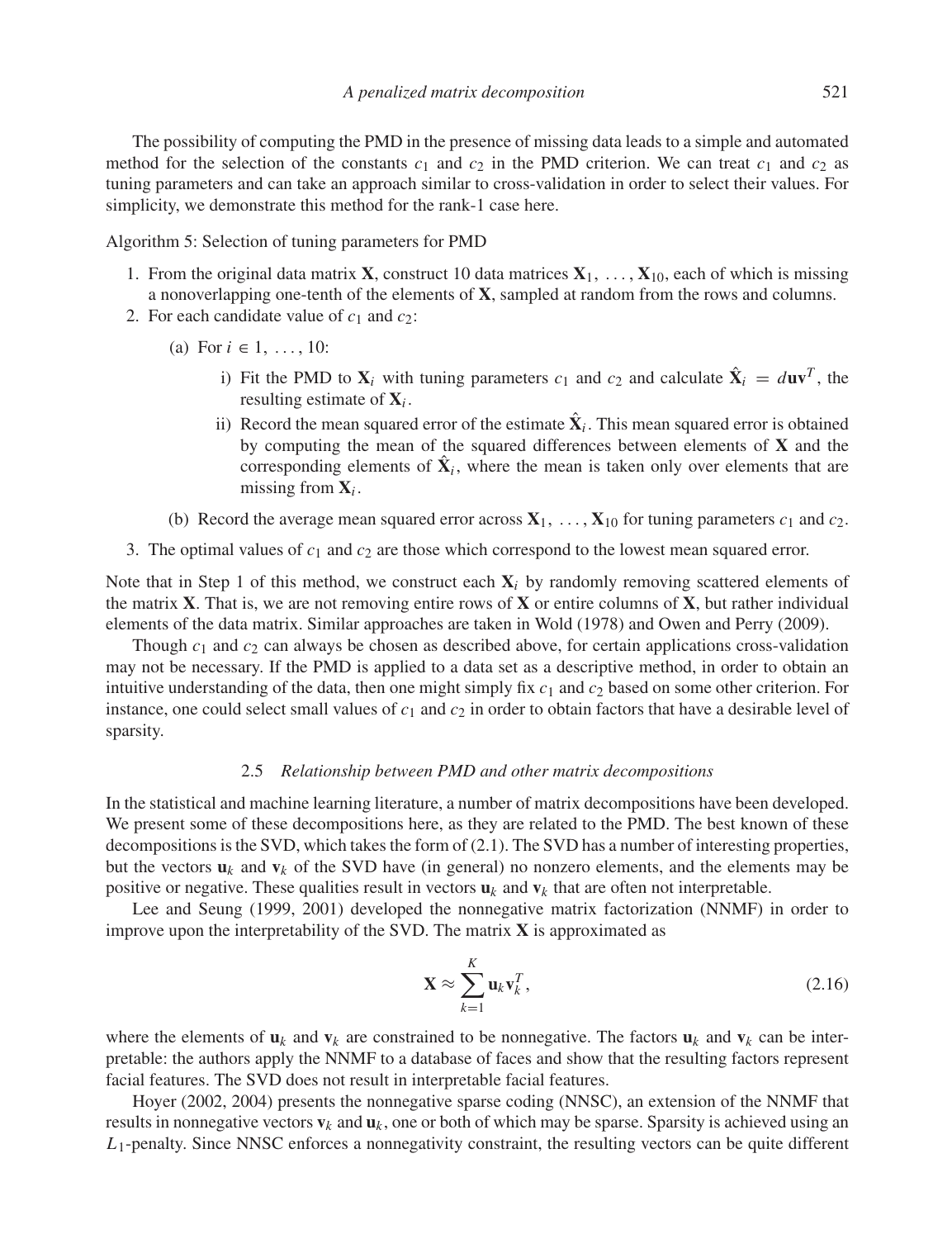from those obtained via PMD; moreover, the iterative algorithm for finding the NNSC vectors is not guaranteed to decrease the objective at each step.

Lazzeroni and Owen (2002) present the plaid model, which (in the simplest case) takes the form of (1.1). They seek  $d_k$ ,  $\mathbf{u}_k$ ,  $\mathbf{v}_k$  that minimize

$$
\sum_{i,j} \left( X_{ij} - \sum_{k=1}^{K} d_k u_{ik} v_{jk} \right)^2 \quad \text{subject to } u_{ik} \in \{0, 1\}, \quad v_{jk} \in \{0, 1\}. \tag{2.17}
$$

Though the plaid model provides interpretable layers, it has the drawback that the criterion cannot be optimized exactly due to the nonconvex form of the constraints on  $\mathbf{u}_k$  and  $\mathbf{v}_k$ .

## 2.6 *An example: PMD for DNA copy number data*

We now consider a simple example involving comparative genomic hybridization (CGH) data, which measures DNA copy number changes along a chromosome in cancer samples. It is known that some cancers are characterized by contiguous regions of chromosomal gain or loss. For this reason, the fused lasso criterion has been proposed as a way to denoise CGH data for a single sample (Tibshirani and Wang 2008):

$$
\hat{\beta} = \arg \min_{\beta} \left\{ \frac{1}{2} \sum_{j=1}^{p} (y_j - \beta_j)^2 + \lambda_1 \sum_j |\beta_j| + \lambda_2 \sum_j |\beta_j - \beta_{j-1}| \right\}.
$$
 (2.18)

In (2.18), **y** is a vector of length *p* corresponding to measured log copy number gain/loss, ordered along the chromosome, and  $\beta$  is a smoothed estimate of the copy number. Note that  $\lambda_1, \lambda_2 \geq 0$ .

Now, suppose that multiple CGH samples are available. We expect some patterns of gain and loss to be shared between some of the samples, and we wish to identify those patterns and samples. Let **X** denote the data matrix; the *n* rows denote the samples and the *p* columns correspond to (ordered) CGH spots. In this case, the use of  $PMD(L_1, FL)$  is appropriate because we wish to encourage sparsity in **u** (corresponding to a subset of samples) and sparsity and smoothness in **v** (corresponding to chromosomal regions). The use of PMD(*L*1, FL) in this context is related to ongoing work by Nowak *and others* (2009). One could apply  $PMD(L<sub>1</sub>, FL)$  to all chromosomes together (making sure that smoothness in the fused lasso penalty is not required between chromosomes) or one could apply  $PMD(L_1, FL)$  to each chromosome separately.

We demonstrate this method on a simple simulated example. We simulate 12 samples, each of which consists of copy number measurements on 1000 spots on a single chromosome. Five of the 12 samples contain a region of gain from spots 100–500. In Figure 2, we compare the results of  $PMD(L_1, L_1)$  to  $PMD(L_1, FL)$ . It is clear that the latter method precisely uncovers the region of gain and the set of samples in which that gained region is present. Simulation details are given in the Appendix (Section A.3).

## 3. SPARSE PCA VIA PMD

# 3.1 *Three methods for sparse PCA*

Here, we begin with an  $n \times p$  data matrix **X**, with centered columns. Several methods have been proposed for estimating sparse principal components, based on either the maximum variance property of principal components or the regression/reconstruction error property. In this section, we present 2 existing methods for sparse PCA from the literature, as well as a new method based on the PMD. We will then go on to show that these 3 methods are closely related to each other. We will use the connection between PMD and one of the other methods to develop a fast algorithm for what was previously a computationally difficult formulation for sparse PCA.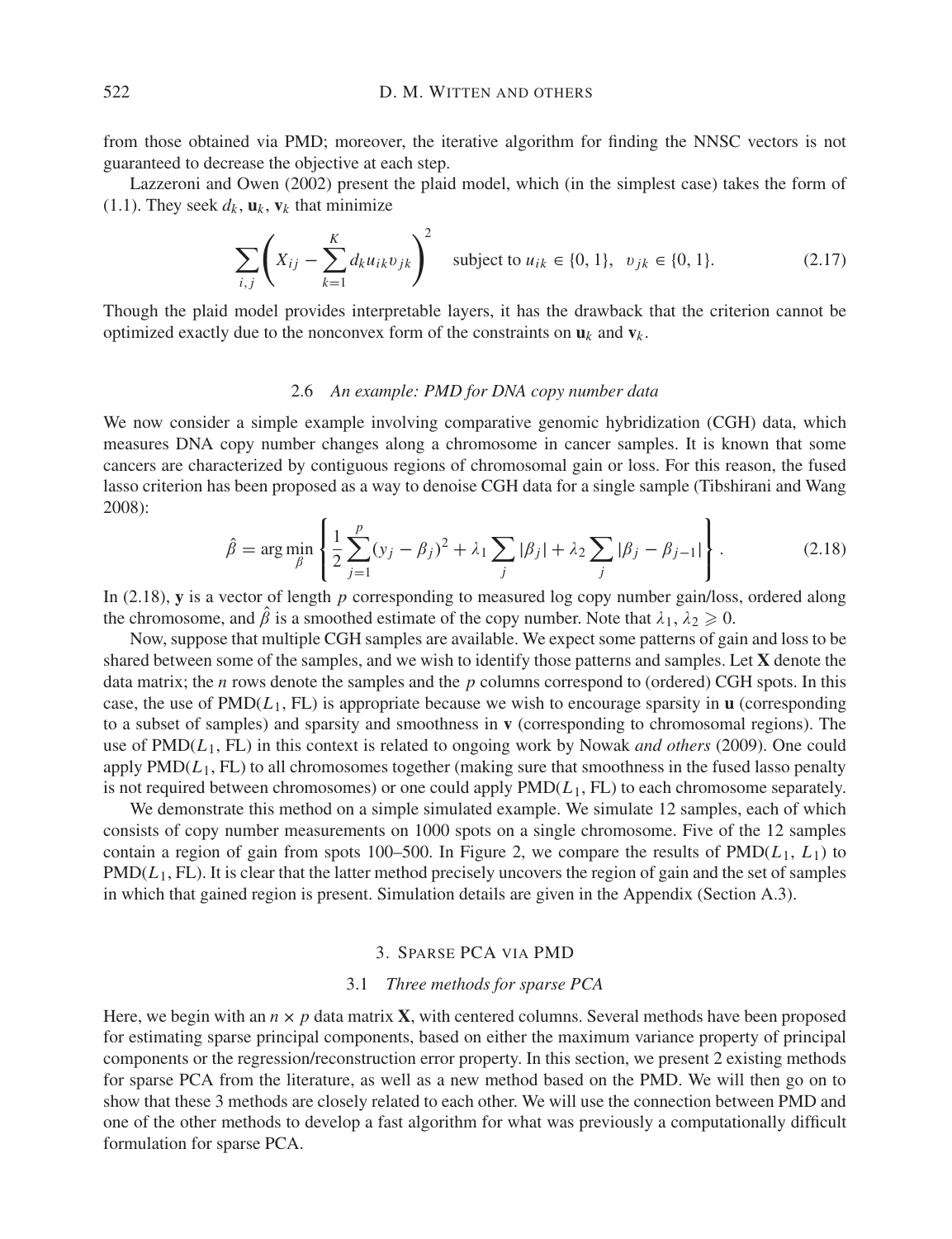

Fig. 2. Simulated CGH data. Top: results of PMD(*L*1, FL); middle: results of PMD(*L*1, *L*1); bottom: generative model. PMD $(L_1, FL)$  successfully identifies both the region of gain and the subset of samples for which that region is present.

The 3 methods for sparse PCA are as follows:

1. SPCA: Zou *and others* (2006) exploit the regression/reconstruction error property of principal components in order to obtain sparse principal components. For a single component, their sparse principal components analysis (SPCA) technique solves

minimize<sub>$$
\theta
$$</sub><sub>**v**</sub>  $\|\mathbf{X} - \mathbf{X}\mathbf{v}\theta^T\|_F^2 + \lambda_1 \|\mathbf{v}\|_2^2 + \lambda_2 \|\mathbf{v}\|_1$  subject to  $\|\theta\|_2 = 1$ , (3.1)

where  $\lambda_1, \lambda_2 \geq 0$  and **v** and  $\theta$  are *p*-vectors. The criterion can equivalently be written with an inequality  $L_2$  bound on  $\theta$ , in which case it is biconvex in  $\theta$  and **v**.

2. SCoTLASS: The SCoTLASS procedure of Jolliffe *and others* (2003) uses the maximal variance characterization for principal components. The first sparse principal component solves the problem

$$
\text{maximize}_{\mathbf{v}} \mathbf{v}^T \mathbf{X}^T \mathbf{X} \mathbf{v} \quad \text{subject to } \|\mathbf{v}\|_2^2 \leq 1, \quad \|\mathbf{v}\|_1 \leq c,
$$
\n
$$
(3.2)
$$

and subsequent components solve the same problem with the additional constraint that they must be orthogonal to the previous components. This problem is not convex, since a convex objective must be maximized, and the computations are difficult. Trendafilov and Jolliffe (2006) provide a projected gradient algorithm for optimizing (3.2). We will show that this criterion can be optimized much more simply by direct application of Algorithm 3 in Section 2.3.

3. SPC: We propose a new method for sparse PCA. Consider the PMD criterion with  $P_2(\mathbf{v}) = ||\mathbf{v}||_1$ , and no  $P_1$ -constraint on **u**. We call this criterion  $PMD(\cdot, L_1)$ , and it can be written as follows:

$$
\text{maximize}_{\mathbf{u}, \mathbf{v}} \mathbf{u}^T \mathbf{X} \mathbf{v} \quad \text{subject to } \|\mathbf{v}\|_1 \leq c_2, \quad \|\mathbf{u}\|_2^2 \leq 1, \quad \|\mathbf{v}\|_2^2 \leq 1. \tag{3.3}
$$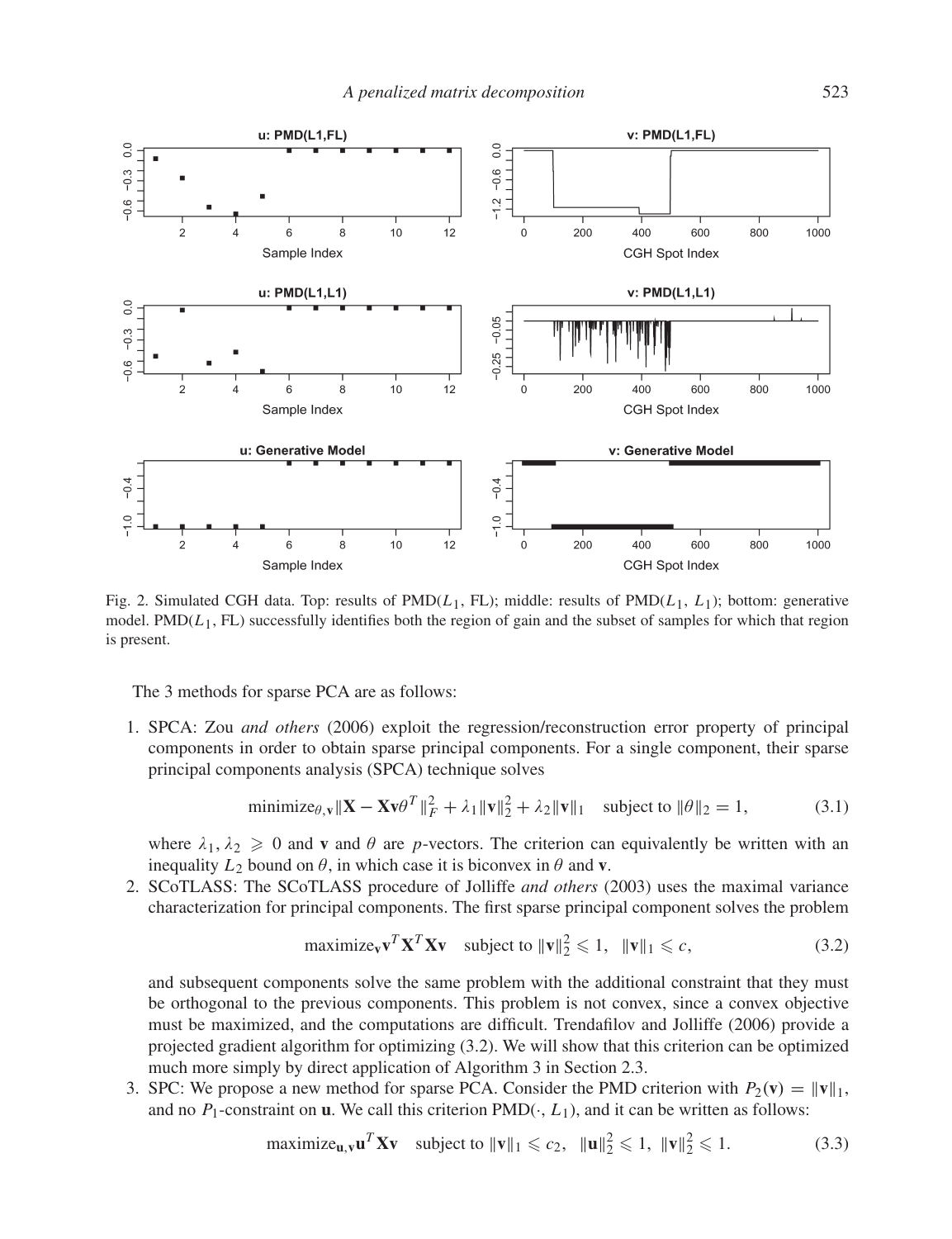The algorithm for  $PMD(\cdot, L_1)$  is obtained by replacing Step 2(a) of Algorithm 3 (the single-factor  $\text{PMD}(L_1, L_1)$  algorithm) with the simpler update  $\mathbf{u} \leftarrow \frac{\mathbf{X}\mathbf{v}}{\|\mathbf{X}\mathbf{v}\|_2}$ . We will refer to this as "sparse principal components," or SPC.

Now, consider the SPC criterion in (3.3). It is easily shown that if **v** is fixed and we seek **u** to maximize (3.3), then the optimal **u** will be  $\frac{\mathbf{X}\mathbf{v}}{\|\mathbf{X}\mathbf{v}\|_2}$ . Therefore, **v** that maximizes (3.3) also maximizes

$$
\mathbf{v}^T \mathbf{X}^T \mathbf{X} \mathbf{v} \quad \text{subject to } \|\mathbf{v}\|_1 \leqslant c_2, \quad \|\mathbf{v}\|_2 \leqslant 1. \tag{3.4}
$$

We recognize (3.4) as the SCoTLASS criterion (3.2). Now, since we have a fast iterative algorithm for solving (3.3), this means that we have also developed a fast method to maximize the SCoTLASS criterion. We can extend SPC to find the first *K* sparse principal components, as in Algorithm 2. Note, however, that only the first component is the solution to the SCoTLASS criterion (since we are not enforcing the constraint that component  $\mathbf{v}_k$  be orthogonal to components  $\mathbf{v}_1, \ldots, \mathbf{v}_{k-1}$ ).

It is also not hard to show that PMD applied to a covariance matrix with symmetric *L*1-penalties on the rows and columns, as follows,

$$
\underset{\mathbf{u},\mathbf{v}}{\arg\max} \mathbf{u}^T \mathbf{X}^T \mathbf{X} \mathbf{v} \quad \text{subject to } \|\mathbf{u}\|_2^2 \leq 1, \quad \|\mathbf{u}\|_1 \leq c, \quad \|\mathbf{v}\|_2^2 \leq 1, \quad \|\mathbf{v}\|_1 \leq c, \tag{3.5}
$$

results in solutions  $\mathbf{u} = \mathbf{v}$ . (This follows from the Cauchy–Schwarz inequality applied to vectors  $\mathbf{\bar{X}}\mathbf{v}$  and **Xu**.) As a result, these solutions solve the SCoTLASS criterion as well. This also means that SPC can be performed using the covariance matrix instead of the raw data in cases where this is more convenient (e.g. if  $n \gg p$  or if the raw data are unavailable).

We have shown that the SPC criterion is equivalent to the SCoTLASS criterion for one component and that the fast algorithm for the former can be used to maximize the latter. It turns out that there also is a connection between the SPCA criterion and the SPC criterion. Consider a modified version of the SPCA criterion (3.1) that uses the bound form, rather than the Lagrange form, of the constraints on **v**:

$$
\text{minimize}_{\theta, \mathbf{v}} \|\mathbf{X} - \mathbf{X} \mathbf{v} \theta^T\|_F^2 \quad \text{subject to } \|\mathbf{v}\|_2^2 \leq 1, \quad \|\mathbf{v}\|_1 \leq c, \quad \|\theta\|_2^2 = 1. \tag{3.6}
$$

With  $\|\theta\|_2^2 = 1$ , we have

$$
\|\mathbf{X} - \mathbf{X}\mathbf{v}\theta^T\|_F^2 = \text{tr}((\mathbf{X} - \mathbf{X}\mathbf{v}\theta^T)^T(\mathbf{X} - \mathbf{X}\mathbf{v}\theta^T))
$$
  
=  $\text{tr}(\mathbf{X}^T\mathbf{X}) - 2\text{tr}(\theta\mathbf{v}^T\mathbf{X}^T\mathbf{X}) + \text{tr}(\theta\mathbf{v}^T\mathbf{X}^T\mathbf{X}\mathbf{v}\theta^T)$   
=  $\text{tr}(\mathbf{X}^T\mathbf{X}) - 2\mathbf{v}^T\mathbf{X}^T\mathbf{X}\theta + \mathbf{v}^T\mathbf{X}^T\mathbf{X}\mathbf{v}.$  (3.7)

So solving (3.6) is equivalent to

$$
\text{maximize}_{\theta, \mathbf{v}} \{ 2\mathbf{v}^T \mathbf{X}^T \mathbf{X} \theta - \mathbf{v}^T \mathbf{X}^T \mathbf{X} \mathbf{v} \} \quad \text{subject to } \|\theta\|_2^2 = 1, \ \|\mathbf{v}\|_2^2 \le 1, \ \|\mathbf{v}\|_1 \le c \tag{3.8}
$$

or equivalently

$$
2\mathbf{v}^T \mathbf{X}^T \mathbf{X} \theta - \mathbf{v}^T \mathbf{X}^T \mathbf{X} \mathbf{v} \quad \text{subject to } \|\theta\|_2^2 \leq 1, \ \|\mathbf{v}\|_2^2 \leq 1, \ \|\mathbf{v}\|_1 \leq c. \tag{3.9}
$$

Now, suppose we add an additional constraint to (3.6): that is, let us require also that  $\|\theta\|_1 \leq c$ . We maximize

$$
2\mathbf{v}^T \mathbf{X}^T \mathbf{X} \theta - \mathbf{v}^T \mathbf{X}^T \mathbf{X} \mathbf{v} \quad \text{subject to } \|\mathbf{v}\|_2^2 \leq 1, \ \ \|\mathbf{v}\|_1 \leq c, \ \ \|\theta\|_2^2 \leq 1, \ \ \|\theta\|_1 \leq c \tag{3.10}
$$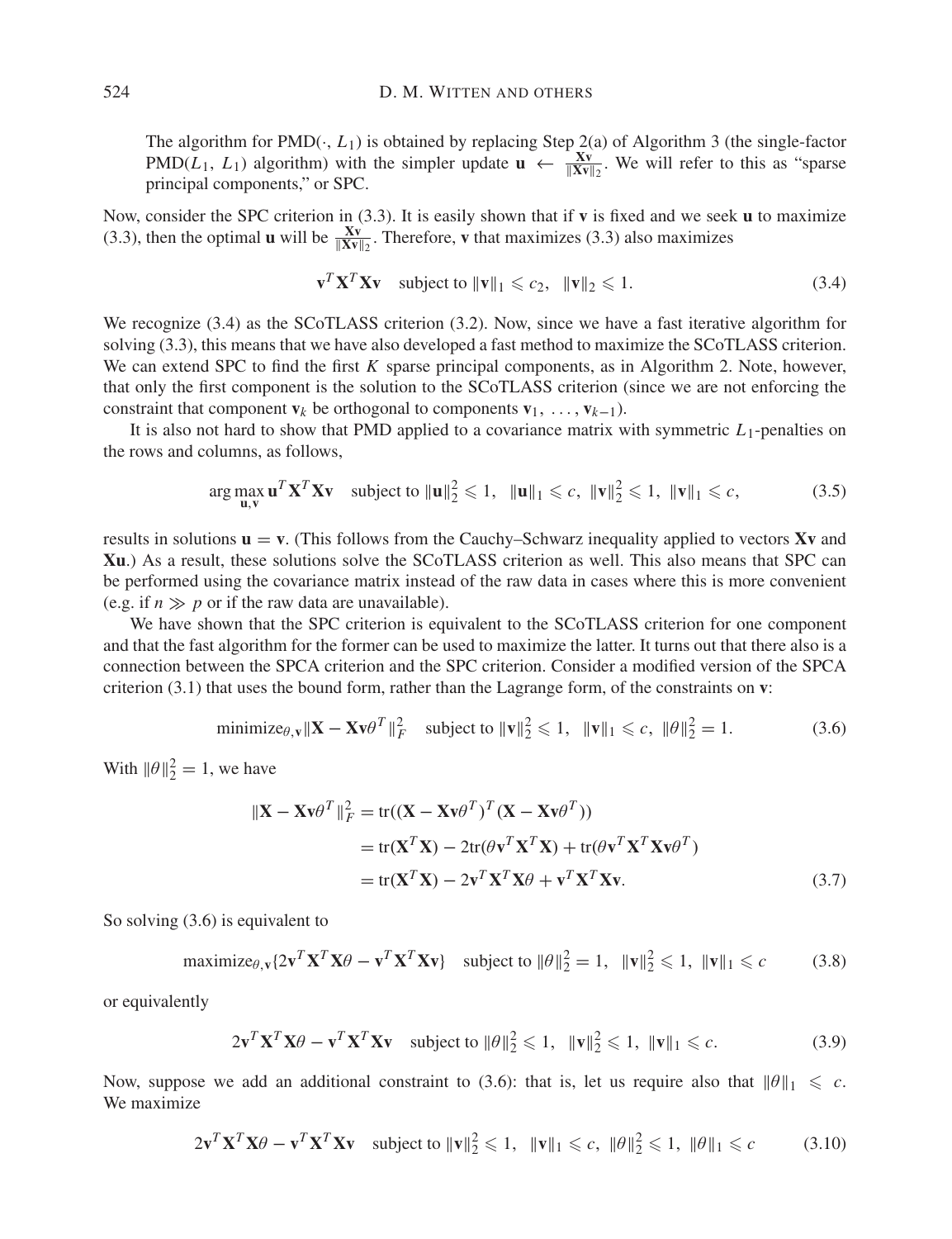with respect to  $\theta$  and **v**. Note that for any vectors **w** and **z**,  $\|\mathbf{z} - \mathbf{w}\|_2^2 \ge 0$ . This means that  $\mathbf{w}^T \mathbf{w} \ge 0$  $2\mathbf{w}^T\mathbf{z} - \mathbf{z}^T\mathbf{z}$ . Let  $\mathbf{w} = \mathbf{X}\mathbf{v}$  and  $\mathbf{z} = \mathbf{X}\theta$ ; it follows that  $\theta^T\mathbf{X}^T\mathbf{X}\theta \ge 2\mathbf{v}^T\mathbf{X}^T\mathbf{X}\theta - \mathbf{v}^T\mathbf{X}^T\mathbf{X}\mathbf{v}$ . So (3.10) is maximized when  $\mathbf{v} = \theta$ ; that is, **v** that maximizes (3.10) also maximizes

$$
\mathbf{v}^T \mathbf{X}^T \mathbf{X} \mathbf{v} \quad \text{subject to} \quad \|\mathbf{v}\|_2^2 \leq 1, \quad \|\mathbf{v}\|_1 \leq c,\tag{3.11}
$$

which of course is simply the SCoTLASS criterion (3.2) again. Therefore, we have shown that if a symmetric  $L_1$ -constraint on  $\theta$  is added to the bound form of the SPCA criterion, then the SCoTLASS criterion results. From this argument, it is also clear that the solution to the bound form of SPCA will give lower reconstruction error (defined as  $\|\mathbf{X} - \mathbf{X}\mathbf{v}\theta^T\|_F^2$ ) than the solution to the SCoTLASS criterion.

We compare the proportion of variance explained by SPC and SPCA on a publicly available gene expression data set from http://icbp.lbl.gov/breastcancer/, and described in Chin *and others* (2006), consisting of 19 672 gene expression measurements on 89 samples. (For consistency with Section 4.3, we use the subset of the samples for which both gene expression and CGH measurements are available.) For computational reasons, we use only the subset of the data consisting of the 5% of genes with highest variance. We compute the first 25 sparse principal components for SPC using the constraint on **v** that results in an average of 195 genes with nonzero elements per sparse component. We then perform SPCA on the same data, using tuning parameters such that each loading has the same number of nonzero elements obtained using the SPC method. Figure 3 shows the proportion of variance explained by the first *k* sparse principal components, defined as tr( $X_k^T X_k$ ), where  $X_k = X V_k (V_k^T V_k)^{-1} V_k^T$  and where  $V_k$  is the matrix that has the first *k* sparse principal components as its columns. (This definition is proposed in Shen and Huang, 2008.) SPC results in a substantially greater proportion of variance explained, as expected.

Our extension of PMD to the problem of identifying sparse principal components is closely related to the SPCA method of Shen and Huang (2008). They present a method for identifying sparse principal components via a regularized low-rank matrix approximation, as follows:

$$
\text{minimize}_{\mathbf{u}, \mathbf{v}} \|\mathbf{X} - \mathbf{u}\mathbf{v}^T\|_F^2 + P_\lambda(\mathbf{v}) \quad \text{subject to } \|\mathbf{u}\|_2 = 1. \tag{3.12}
$$



Fig. 3. Breast cancer gene expression data: a greater proportion of variance is explained when SPC is used to obtain the sparse principal components, rather than SPCA. Multiple SPC components were obtained as described in Algorithm 2.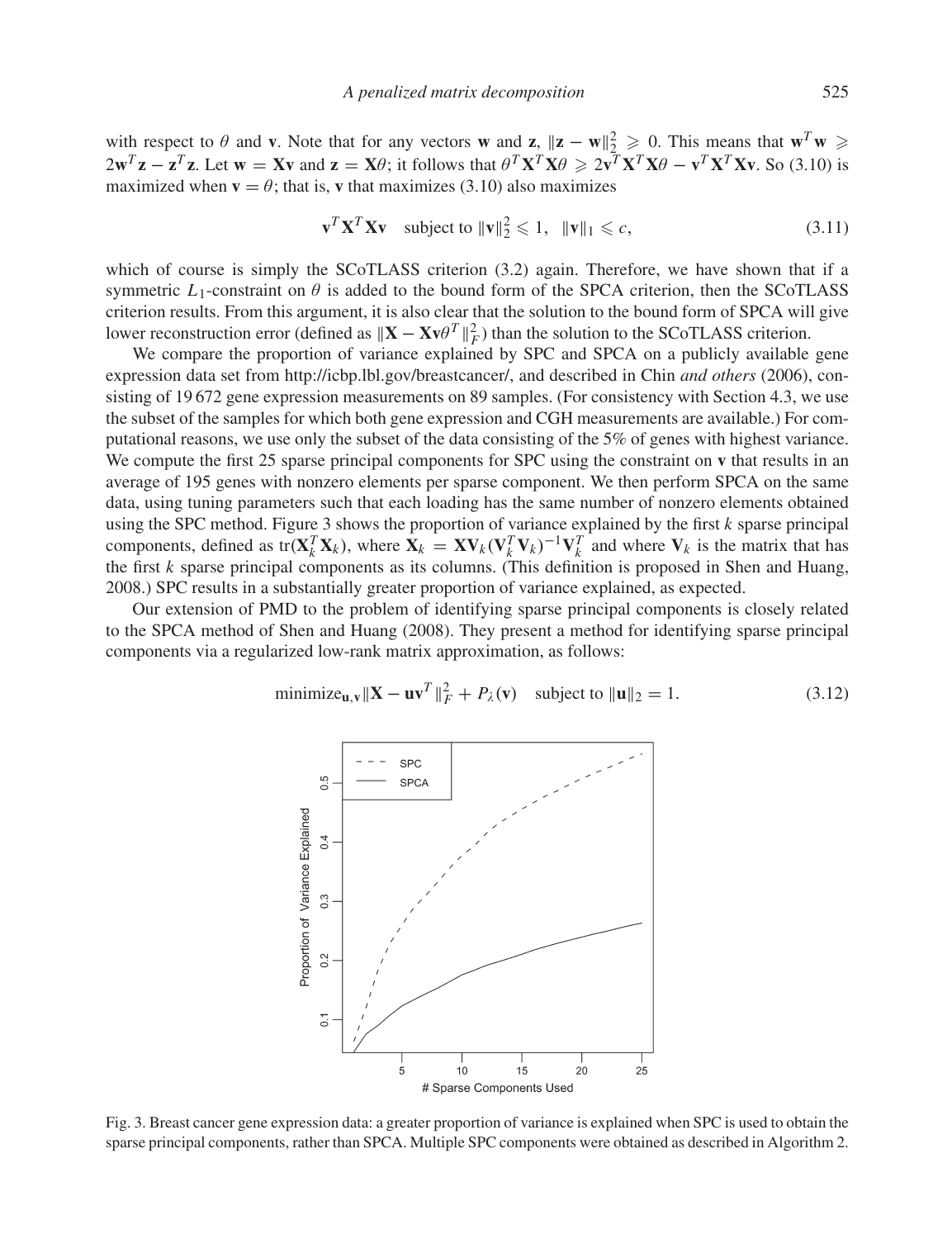Then,  $\mathbf{v}^* = \frac{\mathbf{v}}{\|\mathbf{v}\|_2}$  is the first sparse principal component of their method. They present a number of forms for  $P_\lambda(\mathbf{v})$ , including  $P_\lambda(\mathbf{v}) = \|\mathbf{v}\|_1$ . This is very close in spirit to PMD( $\cdot$ , *L*<sub>1</sub>), and in fact the algorithm is almost the same. Since Shen and Huang (2008) use the Lagrange form of the constraint on **v**, their formulation does not solve the SCoTLASS criterion. Our method unifies the regularized low-rank matrix approximation approach of Shen and Huang (2008) with the maximum variance criterion of Jolliffe *and others* (2003) and the SPCA method of Zou *and others* (2006).

To summarize, in our view, the SCoTLASS criterion (3.2) is the simplest, most natural way to define the notion of sparse principal components. Unfortunately, the criterion is difficult to optimize. Our SPC criterion (3.3) recasts this problem as a biconvex one, leading to an extremely simple algorithm for the solution of the first SCoTLASS component. Furthermore, the SPCA criterion (3.1) is somewhat complex. But we have shown that when a natural symmetric constraint is added to the SPCA criterion (3.1), it is also equivalent to (3.2) and (3.3). Taken as a whole, these arguments point to the SPC criterion (3.3) as the criterion of choice for this problem, at least for a single component.

#### 3.2 *Another option for SPC with multiple factors*

As mentioned in Section 3.1, the first sparse principal component of our SPC method optimizes the SCoTLASS criterion. But subsequent sparse principal components obtained using SPC do not, since we do not enforce that  $\mathbf{v}_k$  be orthogonal to  $\mathbf{v}_1, \ldots, \mathbf{v}_{k-1}$ . It is not obvious that SPC can be extended to achieve orthogonality among subsequent  $\mathbf{v}_i$ s, or even that orthogonality is desirable. However, SPC can be easily extended to give something similar to orthogonality.

Consider the criterion for the first factor of SPC, given in (3.3). One could extend to multiple factors as proposed in Algorithm 2. (This was done in Figure 3.) Alternatively, one could obtain multiple factors  $\mathbf{u}_k$ ,  $\mathbf{v}_k$  by optimizing the following criterion, for  $k > 1$ :

$$
\text{maximize}_{\mathbf{u}_k, \mathbf{v}_k} \mathbf{u}_k^T \mathbf{X} \mathbf{v}_k \quad \text{subject to } \|\mathbf{v}_k\|_1 \leq c_2, \quad \|\mathbf{u}_k\|_2^2 \leq 1, \quad \|\mathbf{v}_k\|_2^2 \leq 1, \quad \mathbf{u}_k \perp \mathbf{u}_1, \dots, \mathbf{u}_{k-1}. \tag{3.13}
$$

With  $\mathbf{u}_k$  fixed, one can solve (3.13) for  $\mathbf{v}_k$  easily, as has been done throughout this paper (e.g. Step 2(b) of Algorithm 3). With  $\mathbf{v}_k$  fixed, the problem is as follows: we must find  $\mathbf{u}_k$  that maximizes

$$
\mathbf{u}_k^T \mathbf{X} \mathbf{v}_k \quad \text{subject to } \|\mathbf{u}_k\|_2^2 \leqslant 1, \quad \mathbf{u}_k \perp \mathbf{u}_1, \quad \dots, \mathbf{u}_{k-1}. \tag{3.14}
$$

Let  $\mathbf{U}_{k-1}^{\perp}$  denote an orthogonal basis that is orthogonal to  $\mathbf{U}_{k-1}$ , the matrix with columns  $\mathbf{u}_1, \ldots, \mathbf{u}_{k-1}$ . It follows that  $\mathbf{u}_k$  is in the column space of  $\mathbf{U}_{k-1}^{\perp}$ , and so can be written as  $\mathbf{u}_k = \mathbf{U}_{k-1}^{\perp} \theta$ . Note also that  $\|\mathbf{u}_k\|_2 = \|\theta\|_2$ . So (3.14) is equivalent to solving

$$
\theta^T \mathbf{U}_{k-1}^{\perp T} \mathbf{X} \mathbf{v}_k \quad \text{subject to } \|\theta\|_2^2 \leq 1,\tag{3.15}
$$

and so we find that the optimal  $\theta$  is

$$
\theta = \frac{\mathbf{U}_{k-1}^{\perp}^T \mathbf{X} \mathbf{v}_k}{\|\mathbf{U}_{k-1}^{\perp}^T \mathbf{X} \mathbf{v}_k\|_2}.
$$
\n(3.16)

Therefore, the value of  $\mathbf{u}_k$  that solves (3.14) is

$$
\mathbf{u}_{k} = \frac{\mathbf{U}_{k-1}^{\perp} \mathbf{U}_{k-1}^{\perp}^{T} \mathbf{X} \mathbf{v}_{k}}{\|\mathbf{U}_{k-1}^{\perp} \mathbf{X} \mathbf{v}_{k}\|_{2}} = \frac{(\mathbf{I} - \mathbf{U}_{k-1} \mathbf{U}_{k-1}^{T}) \mathbf{X} \mathbf{v}_{k}}{\|\mathbf{U}_{k-1}^{\perp} \mathbf{X} \mathbf{v}_{k}\|_{2}}.
$$
(3.17)

So we can use this update step for **u***<sup>k</sup>* to develop an iterative algorithm to find multiple factors for (3.3), the single-factor SPC criterion, that yields orthogonal  $\mathbf{u}_k$ s. Though we have not guaranteed that the  $\mathbf{v}_k$ s will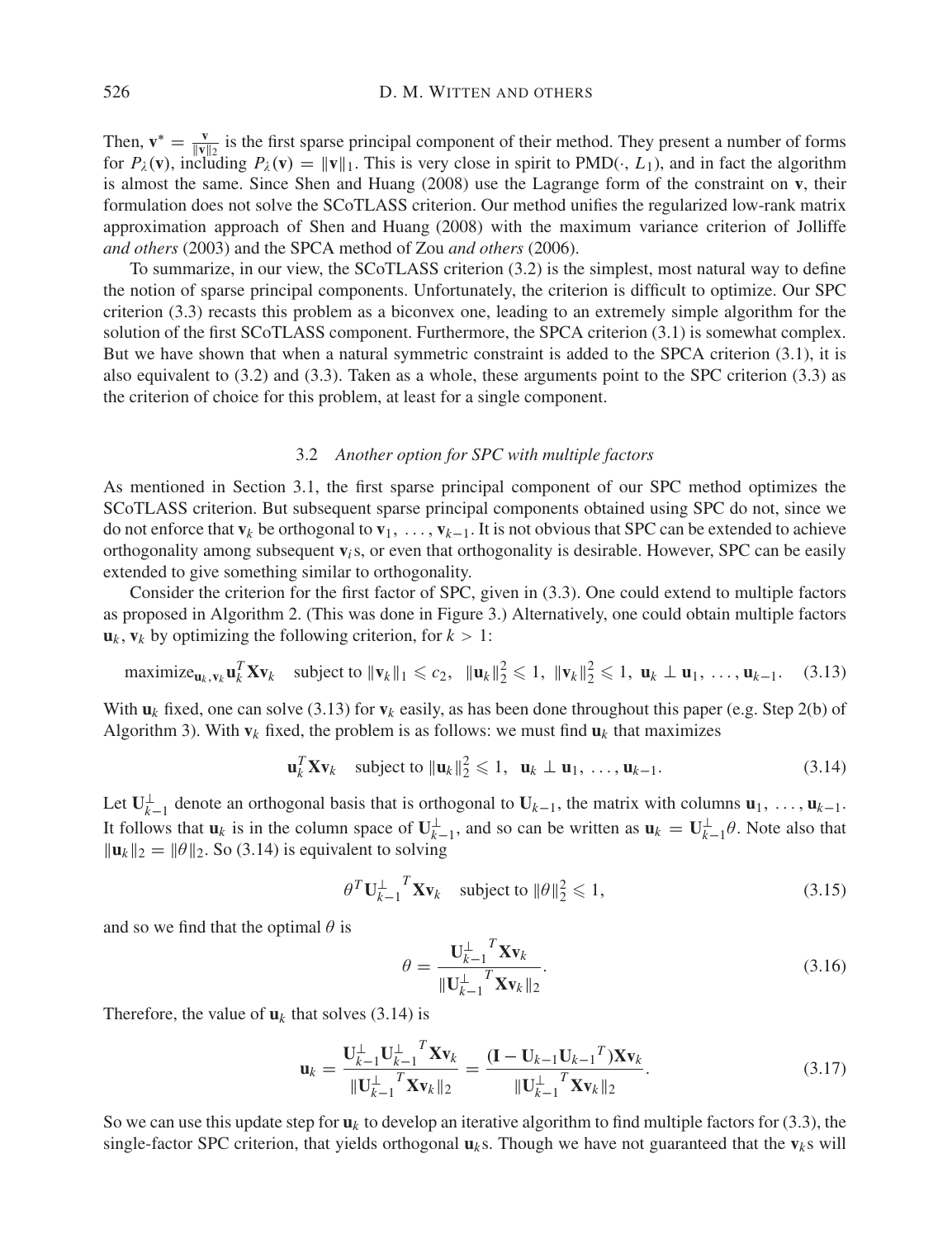be exactly orthogonal, they are unlikely to be very correlated since the different  $\mathbf{v}_k$  s each are associated with orthogonal  $\mathbf{u}_k$ s. Based on our initial investigation, this appears to be a promising path for obtaining multiple sparse principal components.

## 4. PENALIZED CCA VIA PMD

## 4.1 *PMD and other approaches to penalized CCA*

Suppose that we have *n* observations on  $p + q$  variables and that the variables are naturally partitioned into 2 sets of size *p* and *q*. Let **X** denote the *n* × *p* matrix that is comprised of the first set of variables, and let **Y** denote the  $n \times q$  matrix that is comprised of the remaining variables; assume that the columns of **X** and **Y** have been centered and scaled. CCA, developed by Hotelling (1936), involves finding **u**, **v** that maximize cor(**Xu**, **Yv**)—that is, that solve

$$
\text{maximize}_{\mathbf{u},\mathbf{v}} \mathbf{u}^T \mathbf{X}^T \mathbf{Y} \mathbf{v} \quad \text{subject to } \mathbf{u}^T \mathbf{X}^T \mathbf{X} \mathbf{u} \leqslant 1, \quad \mathbf{v}^T \mathbf{X}^T \mathbf{X} \mathbf{v} \leqslant 1. \tag{4.1}
$$

There is a closed-form solution for **u** and **v** that involves the eigenvectors of some function of the covariance matrices of **X** and **Y**. We call **u** and **v** the canonical variates.

CCA results in vectors **u**, **v** that are not sparse, and these vectors are not unique if *p* or *q* exceeds *n*. In certain applications, especially if  $p$  or  $q$  is large, one might be interested in finding a linear combination of the variables in **X** and **Y** that has large correlation but is also sparse in the variables used.

One way to obtain penalized canonical variates would simply be to include penalties in (4.1):

$$
\text{maximize}_{\mathbf{u},\mathbf{v}} \mathbf{u}^T \mathbf{X}^T \mathbf{Y} \mathbf{v} \quad \text{subject to } \mathbf{u}^T \mathbf{X}^T \mathbf{X} \mathbf{u} \leqslant 1, \quad \mathbf{v}^T \mathbf{X}^T \mathbf{X} \mathbf{v} \leqslant 1, \quad P_1(\mathbf{u}) \leqslant c_1, \quad P_2(\mathbf{v}) \leqslant c_2. \tag{4.2}
$$

It has been shown that in other high-dimensional problems, treating the covariance matrix as diagonal can yield good results (see, e.g. Dudoit *and others*, 2001; Tibshirani *and others*, 2003). For this reason, rather than using (4.2) as our penalized CCA criterion, we substitute in the identity matrix **I** for  $X^T X$  and  $Y^T Y$ ; this gives what could be called "diagonal penalized CCA":

$$
\text{maximize}_{\mathbf{u},\mathbf{v}} \mathbf{u}^T \mathbf{X}^T \mathbf{Y} \mathbf{v} \quad \text{subject to } \|\mathbf{u}\|_2^2 \leqslant 1, \ \ \|\mathbf{v}\|_2^2 \leqslant 1, \ \ P_1(\mathbf{u}) \leqslant c_1, \ \ P_2(\mathbf{v}) \leqslant c_2. \tag{4.3}
$$

Of course, this criterion is simply (2.7) with **X** replaced with  $X^T Y$ ; it can be solved with Algorithm 1. But in practice, it can be solved more efficiently, without computation of  $X^T Y$ . To compute multiple canonical variates, we use Algorithm 2. Following the notation of Section 2.3, we refer to this method as PMD(*A*, *B*) if *A* is the penalty on **u** and *B* is the penalty on **v**.

PMD(*L*1, *L*1) yields sparse vectors **u** and **v** for *c*<sup>1</sup> and *c*<sup>2</sup> sufficiently small. Waaijenborg *and others* (2008) also present a sparse CCA method, and their algorithm for finding the sparse canonical variates is quite similar to  $PMD(L_1, L_1)$ . However, they arrive at their algorithm in a circuitous way, as an approximation to the elastic net, and they do not state the exact criterion that they are solving. Moreover, their method involves the Lagrange form rather than the bound form of the *L*1-constraints on **u** and **v**; as a result, it yields a different solution. Parkhomenko *and others* (2007) and Wiesel *and others* (2008) present sparse CCA algorithms that lack exact criteria and biconvexity, respectively. Our method for sparse CCA is very closely related to the method of Parkhomenko *and others* (2009), which we encountered after our paper was submitted.

When  $L_1$ -penalties are used for both  $P_1$  and  $P_2$ , then the values of  $c_1$  and  $c_2$  can be chosen by cross-validation, where *c*<sup>1</sup> and *c*<sup>2</sup> are chosen using a grid search to maximize (across the cross-validation folds) the quantity cor( $\mathbf{Xu}$ ,  $\mathbf{Yv}$ ), where **u** and **v** are computed on a training set and  $\mathbf{X}$  and  $\mathbf{Y}$  constitute an independent test set. Alternatively, values of  $c_1$  and  $c_2$  can simply be chosen to result in desired amounts of sparsity of **u** and **v**.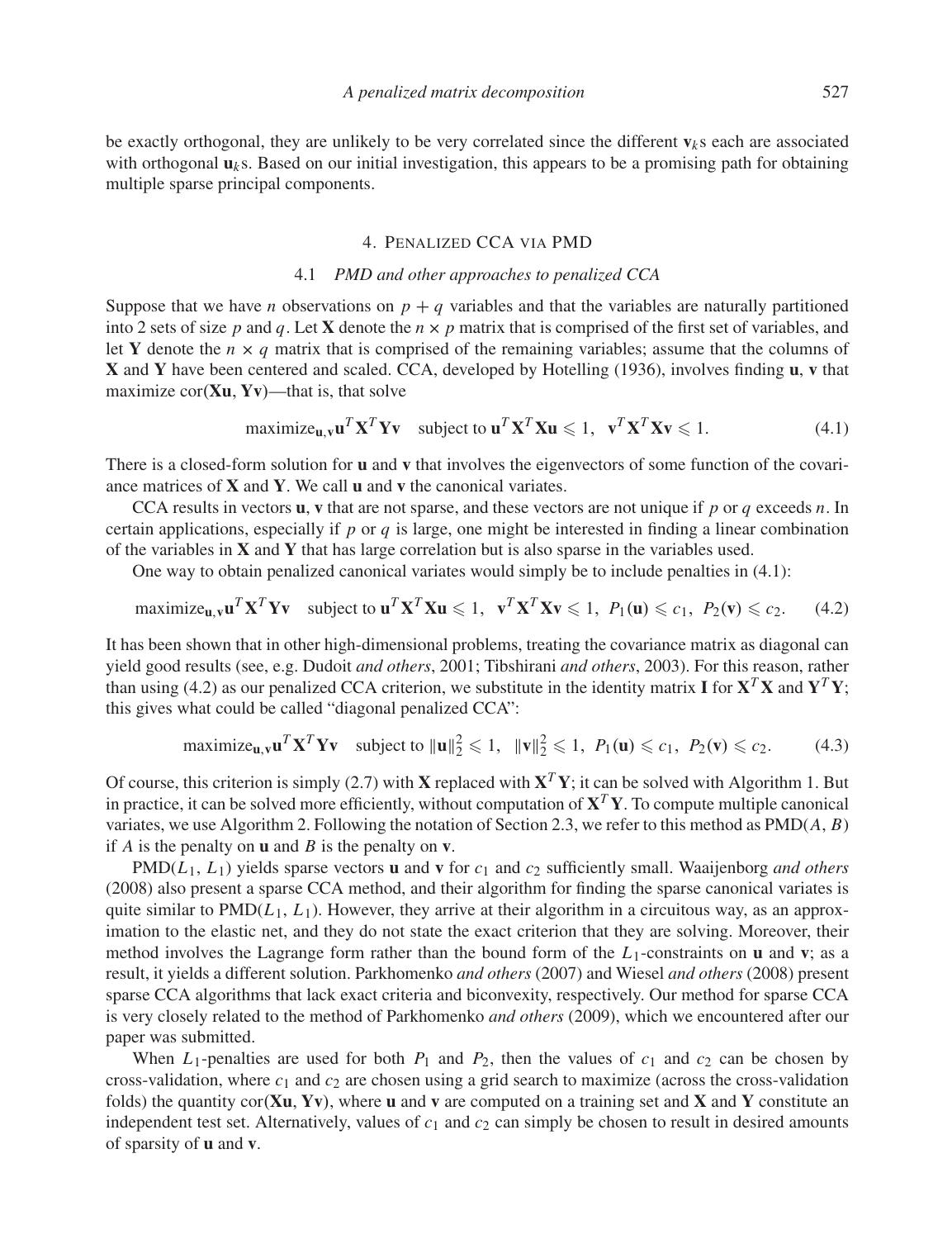#### 4.2 *Sparse CCA applied to simulated data*

We demonstrate the  $PMD(L_1, L_1)$  method on a simple simulated example. In this simulation,  $p, q > n$ , so classical CCA cannot be used. There are 2 sparse latent factors that generate **X** and **Y**; the factors are orthogonal to each other. Results can be seen in Figure 4. For comparison, we also computed the SVD of  $X^T Y$ . Compared to the SVD, PMD( $L_1, L_1$ ) does fairly well at identifying linear combinations of the underlying factors. Details of the simulation are given in Section A.4 of the Appendix.

#### 4.3 *Application of penalized CCA to genomic data*

In genomic research, it is becoming increasingly common for researchers to use multiple assays in order to characterize a single set of samples. For instance, gene expression measurements and DNA copy number data might be available on the same set of tissue samples. The patients might also be genotyped. Examples of studies that combine gene expression and copy number and/or single-nucleotide polymorphism (SNP) data include Hyman *and others* (2002), Pollack *and others* (2002), Morley *and others* (2004), and Stranger *and others* (2005, 2007). While much research has gone into developing methods for the identification of genes and SNPs that are associated with an outcome based on a single gene expression or SNP data set, the question of how to combine the results of multiple assays in order to perform inference across the data sets has not been thoroughly investigated.

If both gene expression data and genotype data are available on the same set of samples, then a natural question is to identify sets of genes that are correlated with sets of SNPs. Both Parkhomenko *and others* (2007, 2009) and Waaijenborg *and others* (2008) demonstrate the use of sparse CCA for this purpose. Similarly, if CGH and gene expression data both are available for a set of cancer samples, then one might wish to identify a set of genes that have expression that is correlated with a set of chromosomal gains or losses.



Fig. 4. The efficacy of  $PMD(L_1, L_1)$  is demonstrated using a simulation in which **X** is generated from 2 sparse latent factors, called  $\mathbf{u}_1$  and  $\mathbf{u}_2$ , and Y is generated from 2 sparse latent factors, called  $\mathbf{v}_1$  and  $\mathbf{v}_2$ . The PMD( $L_1, L_1$ ) method identifies linear combinations of these sparse factors. Details of the simulation are given in Section A.4 of the Appendix.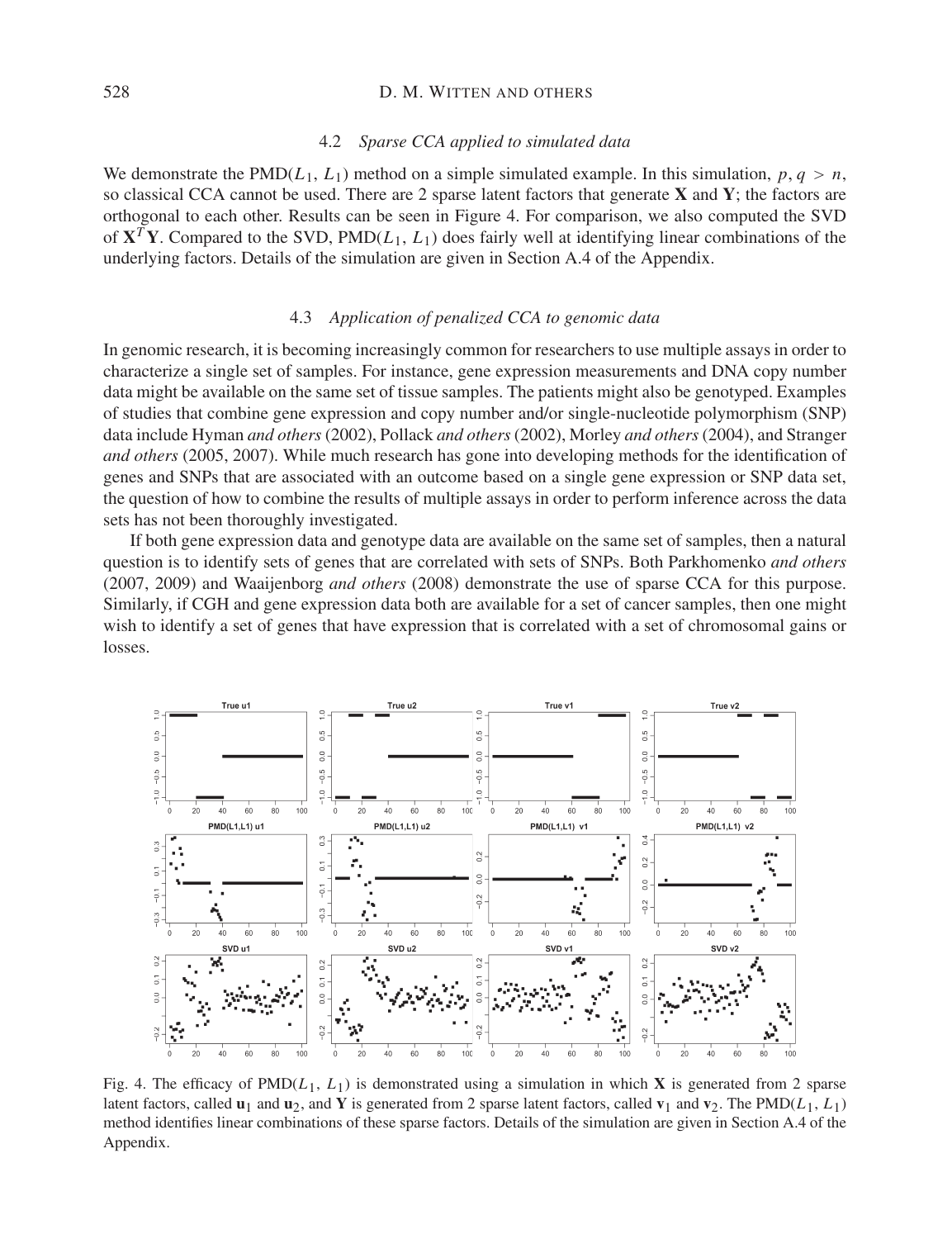In the case of gene expression and CGH data, it makes sense to perform penalized CCA with an  $L_1$ -penalty on the canonical variate corresponding to genes and a fused lasso penalty on the canonical variate corresponding to copy number—in other words, we might use  $PMD(L_1, FL)$ . There are 2 ways that this could be done. Penalized CCA could be applied using all available gene expression data and copy number data on all chromosomes (being sure that the fused lasso smoothness penalty is not applied between chromosomes). Alternatively, one could perform penalized CCA once per chromosome, each time using copy number data on that chromosome and all the available gene expression data. (The expression data are not restricted to a particular chromosome.) We choose to pursue this latter approach.

We examine the performance of  $PMD(L_1, FL)$  on the breast cancer data set publicly available at http://icbp.lbl.gov/breastcancer/ and described in Chin *and others* (2006). In addition to the gene expression data described earlier, CGH measurements are also available on the same set of 89 samples. There are  $p = 19672$  gene expression measurements and  $q = 2149$  CGH measurements. For convenience and interpretability of the results, we ran  $PMD(L_1, FL)$  using values of the tuning parameters that resulted in a list of approximately 25 nonzero genes per chromosome (i.e. 25 nonzero elements of **u**) and very smooth and somewhat sparse **v**. Since we performed  $PMD(L_1, FL)$  once for each of the 23 chromosomes, we obtained 23 **v** vectors. The 23 **v**s are shown in the left panel of Figure 5. Nonzero **u**s and **v**s were found for all chromosomes except for chromosome 2. It is clear that PMD(*L*1, FL) resulted in both sparsity and smoothness of the **v** vectors.

The genes corresponding to nonzero weights in each **u** vector can also be examined. Consider Table 1, which shows the genes that had nonzero weights when sparse CCA was run using the CGH spots on chromosome 1 and all the available genes. Notably, only genes located on chromosome 1 were given nonzero weights. This is intuitive: a copy number change on chromosome 1 should be correlated with expression changes in the genes that were amplified or deleted. Similar results were seen when PMD(*L*1, FL) was run using the CGH spots on other chromosomes. If one is interested only in discovering genes



Fig. 5.  $PMD(L_1, FL)$  was performed for the breast cancer data set. Left: for each chromosome, the weights of **v** obtained using  $PMD(L_1, FL)$  are shown. All the **v** weights shown are positive, but the results would not be affected by flipping the signs of both **v** and **u**. On chromosome 2, **v** has no nonzero elements. Right: for each chromosome, **u** and **v** were computed on a training set consisting of 3/4 of the samples, and cor(**Xu**, **Yv**) is plotted, where **X** and **Y** are the training (dashed) and test (solid) data.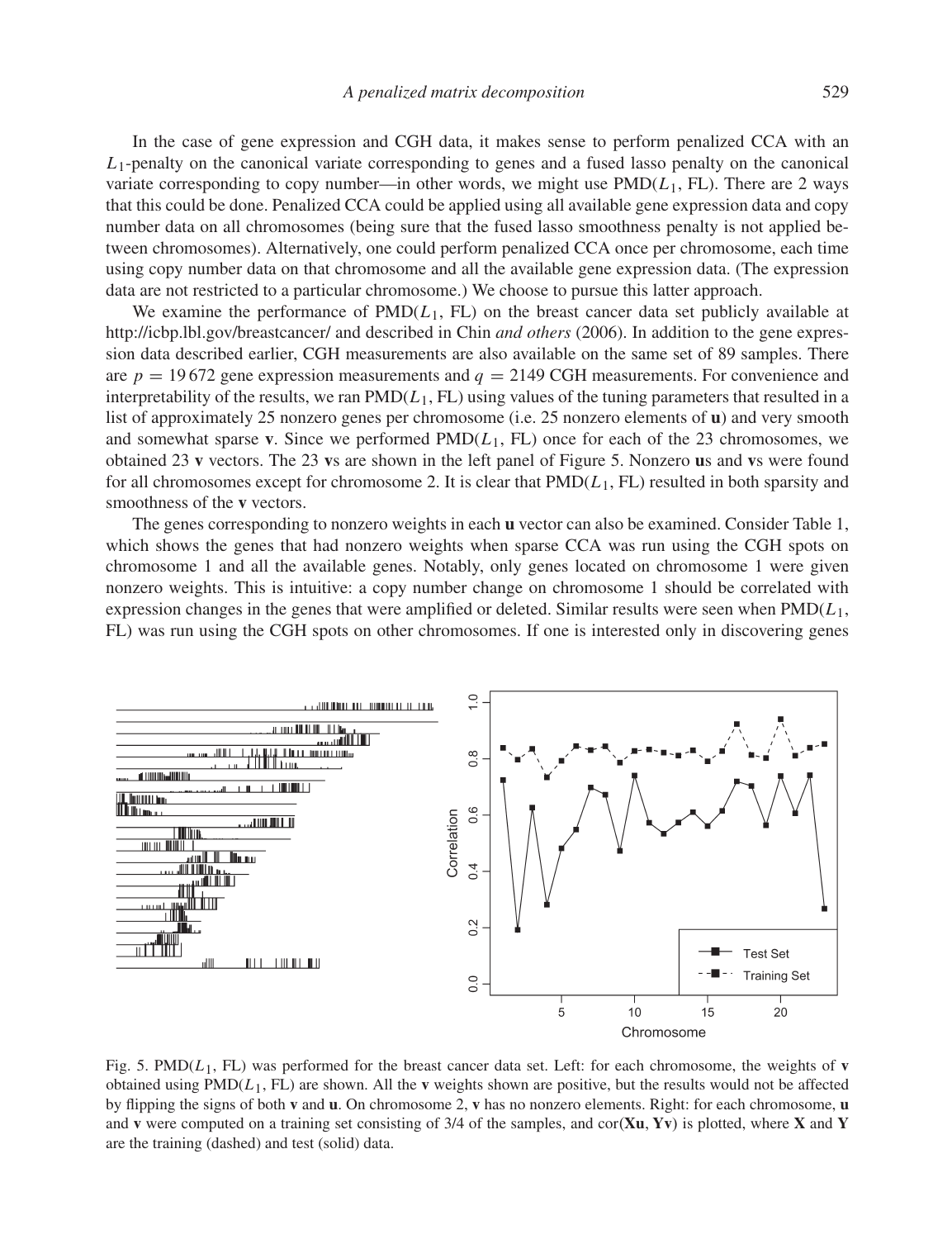Table 1. *PMD(L*1*, FL) was performed using the CGH spots on chromosome* 1 *and gene expression measurements on all chromosomes. The genes corresponding to nonzero elements of* **u** *are shown. Notably, all the genes with nonzero uis are located on chromosome* 1*. Similar results hold for the other chromosomes*

| $\dot{i}$ | Gene                                                          | Chromosome | $u_i$ |
|-----------|---------------------------------------------------------------|------------|-------|
| 1         | Jumping translocation break point                             |            | 0.039 |
| 2         | Translocated promoter region (to activated MET oncogene)      |            | 0.153 |
| 3         | Glyceronephosphate O-acyltransferase                          |            | 0.255 |
| 4         | NADH dehydrogenase (ubiquinone) Fe-S protein 2                |            | 0.265 |
| 5         | Nucleoporin 133kD                                             |            | 0.007 |
| 6         | Geranylgeranyl diphosphate synthase 1                         |            | 0.131 |
|           | Rab3 GTPase-activating protein, noncatalytic subunit (150 kD) |            | 0.283 |
| 8         | Peroxisomal biogenesis factor 11B                             |            | 0.154 |
| 9         | Phosphatidylinositol glycan, class C                          |            | 0.124 |
| 10        | Tubulin-specific chaperone e                                  |            | 0.069 |
| 11        | Protoporphyrinogen oxidase                                    |            | 0.052 |
| 12        | Tuftelin 1                                                    |            | 0.037 |
| 13        | Papillary renal cell carcinoma (translocation associated)     |            | 0.055 |
| 14        | Splicing factor 3b, subunit 4, 49 kD                          |            | 0.469 |
| 15        | UDP-Gal:betaGlcNAc beta 1,4- galactosyltransferase            |            | 0.27  |
| 16        | Hypothetical protein FLJ12671                                 |            | 0.229 |
| 17        | Hypothetical protein HSPC155                                  |            | 0.168 |
| 18        | Mitochondrial ribosomal protein L24                           |            | 0.195 |
| 19        | HSPC003 protein                                               |            | 0.391 |
| 20        | Hypothetical protein FLJ10876                                 |            | 0.091 |
| 2.1       | CGI-78 protein                                                |            | 0.154 |
| 22        | Chromosome 1 open reading frame 27                            |            | 0.133 |
| 23        | Hypothetical protein My014                                    |            | 0.278 |

not on chromosome *k* that are correlated with copy number change on chromosome *k*, then one could perform  $PMD(L<sub>1</sub>, FL)$  using the CGH spots on chromosome k and only genes that are not on chromosome *k*.

In order to assess whether  $PMD(L_1, FL)$  is capturing real structure in the breast cancer data, we computed *p*-values for the penalized canonical variates. For each chromosome, a *p*-value for the penalized canonical variates was computed as follows:

- 1. Let **u**, **v** denote the penalized canonical variates found for this chromosome, and record  $c = \text{cor}(\mathbf{Xu}, \mathbf{Yv}).$
- 2. For  $i \in 1, \ldots, B$ , permute the samples in **X** to obtain **X**<sup>\*</sup>; then, compute **u**<sup>\*</sup> and **v**<sup>\*</sup>, the penalized canonical variates based on data  $(\mathbf{X}^*, \mathbf{Y})$ . Record  $c_i = \text{cor}(\mathbf{X}^* \mathbf{u}^*, \mathbf{Y} \mathbf{v}^*)$ .
- 3. The *p*-value is given by  $\frac{1}{B} \sum_{i=1}^{B} 1_{|c_i| \geq |c|}$ .

With the exception of chromosome 2, all *p*-values were significant.

In order to further assess the penalized canonical variates that we obtained, we used a training set/test set approach, as follows:

- 1. We repeatedly divided the 89 samples into a training set  $(X_t, Y_t)$  containing 3/4 of the samples, and a test set  $(X_{te}, Y_{te})$  containing the remaining samples.
- 2. Penalized CCA was performed on the training set to obtain the vectors  $\mathbf{u}_{tr}$  and  $\mathbf{v}_{tr}$ .
- 3.  $\text{cor}(\mathbf{X}_{tr} \mathbf{u}_{tr}, \mathbf{Y}_{tr} \mathbf{v}_{tr})$  and  $\text{cor}(\mathbf{X}_{te} \mathbf{u}_{tr}, \mathbf{Y}_{te} \mathbf{v}_{tr})$  were computed.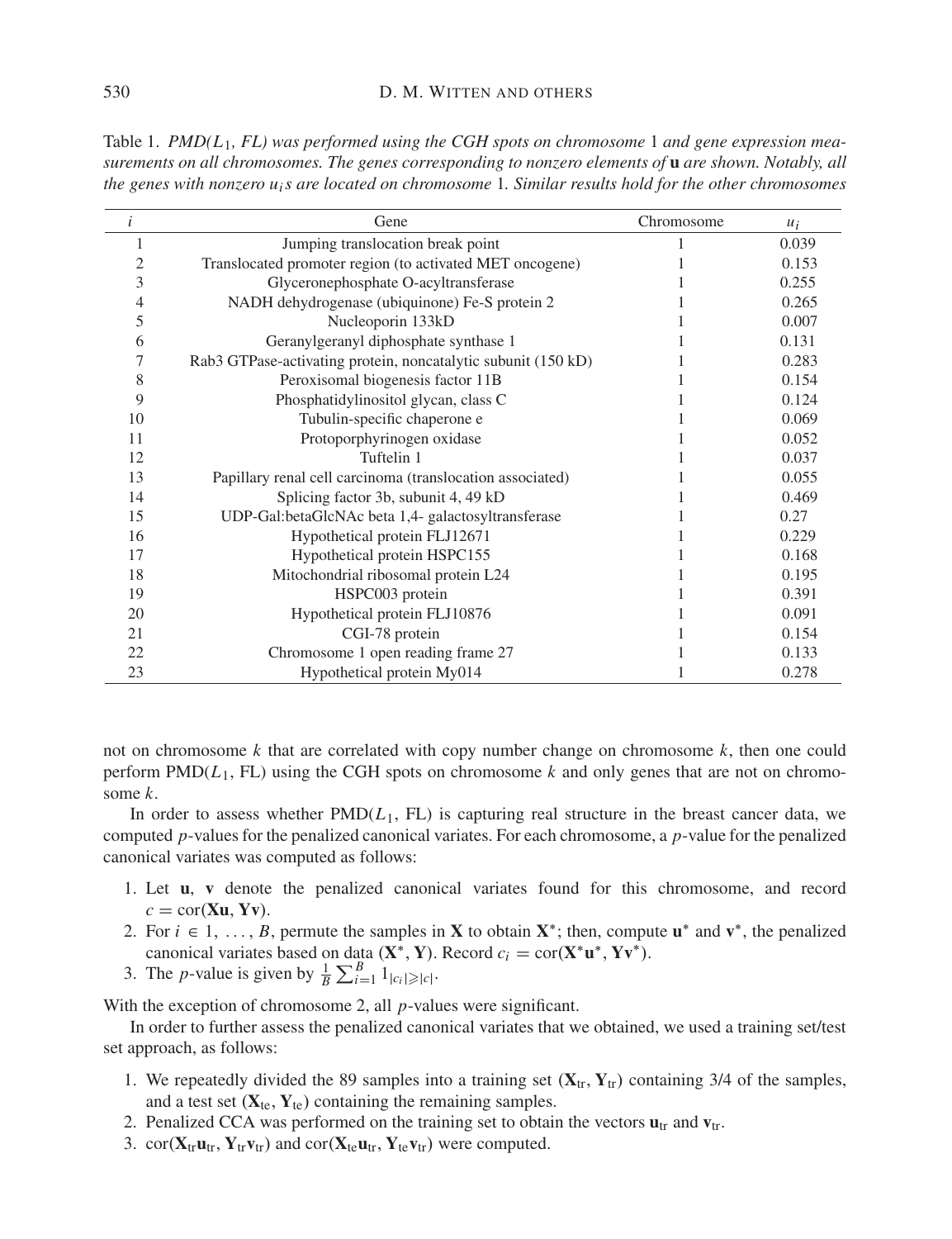The right panel of Figure 5 shows the average values of  $\text{cor}(\mathbf{X}_{tr} \mathbf{u}_{tr}, \mathbf{Y}_{tr} \mathbf{v}_{tr})$  and  $\text{cor}(\mathbf{X}_{te} \mathbf{u}_{tr}, \mathbf{Y}_{te} \mathbf{v}_{tr})$  for each chromosome. Even on the test set, quite high correlations result for most chromosomes. In the absence of signal, the average value of  $\text{cor}(\mathbf{X}_{te}\mathbf{u}_{tr}, \mathbf{Y}_{te}\mathbf{v}_{tr})$  would be 0.

#### 5. DISCUSSION

We have developed a method for finding a PMD in an efficient manner. This decomposition builds upon a variety of existing matrix decompositions, such as the SVD, the NNMF (Lee and Seung, 1999, 2001), and the plaid model (Lazzeroni and Owen, 2002). We are most interested in obtaining a decomposition made up of sparse vectors. To do this, we use an *L*1-penalty on the rows and columns of our decomposition. We also explore the use of an *L*1-penalty on the rows and a fused lasso penalty on the columns; this is appropriate if the samples correspond to DNA copy number, ordered by chromosomal location. We exploit the biconvex nature of the PMD criterion in order to minimize it via an alternating algorithm.

We have applied the PMD to give attractive solutions to 2 additional problems: sparse PCA and sparse CCA. We used the resulting sparse CCA method to identify the sets of genes that are correlated with regions of DNA copy number change using a data set consisting of DNA copy number change and gene expression measurements on the same set of samples. In addition, we have established connections between 3 different methods for obtaining sparse principal components.

An R package implementing these methods, called PMA (for penalized multivariate analysis) is available on CRAN.

#### ACKNOWLEDGEMENTS

We thank an associate editor and 2 referees for helpful comments, Stephen Boyd for a useful discussion of biconvexity, and Holger Hoefling for the use of his R code for fused lasso regression. *Conflict of Interest:* None declared.

#### FUNDING

National Defense Science and Engineering Graduate Fellowship to D.W.; National Science Foundation (DMS-9971405 to R.T., DMS-0505676 to T.H.); National Institutes of Health (N01-HV-28183 to R.T., 2R01 CA 72028-07 to T.H.).

#### APPENDIX

# A.1 *Proof of Theorem* 2*.*1

Let  $\mathbf{u}_k$  and  $\mathbf{v}_k$  denote column *k* of **U** and **V**, respectively. We prove the theorem by expanding out the squared Frobenius norm and rearranging terms:

$$
\begin{aligned} \|\mathbf{X} - \mathbf{U} \mathbf{D} \mathbf{V}^T\|_F^2 &= \text{tr}((\mathbf{X} - \mathbf{U} \mathbf{D} \mathbf{V}^T)^T (\mathbf{X} - \mathbf{U} \mathbf{D} \mathbf{V}^T)) \\ &= -2 \text{tr}(\mathbf{V} \mathbf{D} \mathbf{U}^T \mathbf{X}) + \text{tr}(\mathbf{V} \mathbf{D} \mathbf{U}^T \mathbf{U} \mathbf{D} \mathbf{V}^T) + \|\mathbf{X}\|_F^2 \\ &= \sum_{k=1}^K d_k^2 - 2 \text{tr}(\mathbf{D} \mathbf{U}^T \mathbf{X} \mathbf{V}) + \|\mathbf{X}\|_F^2 \end{aligned}
$$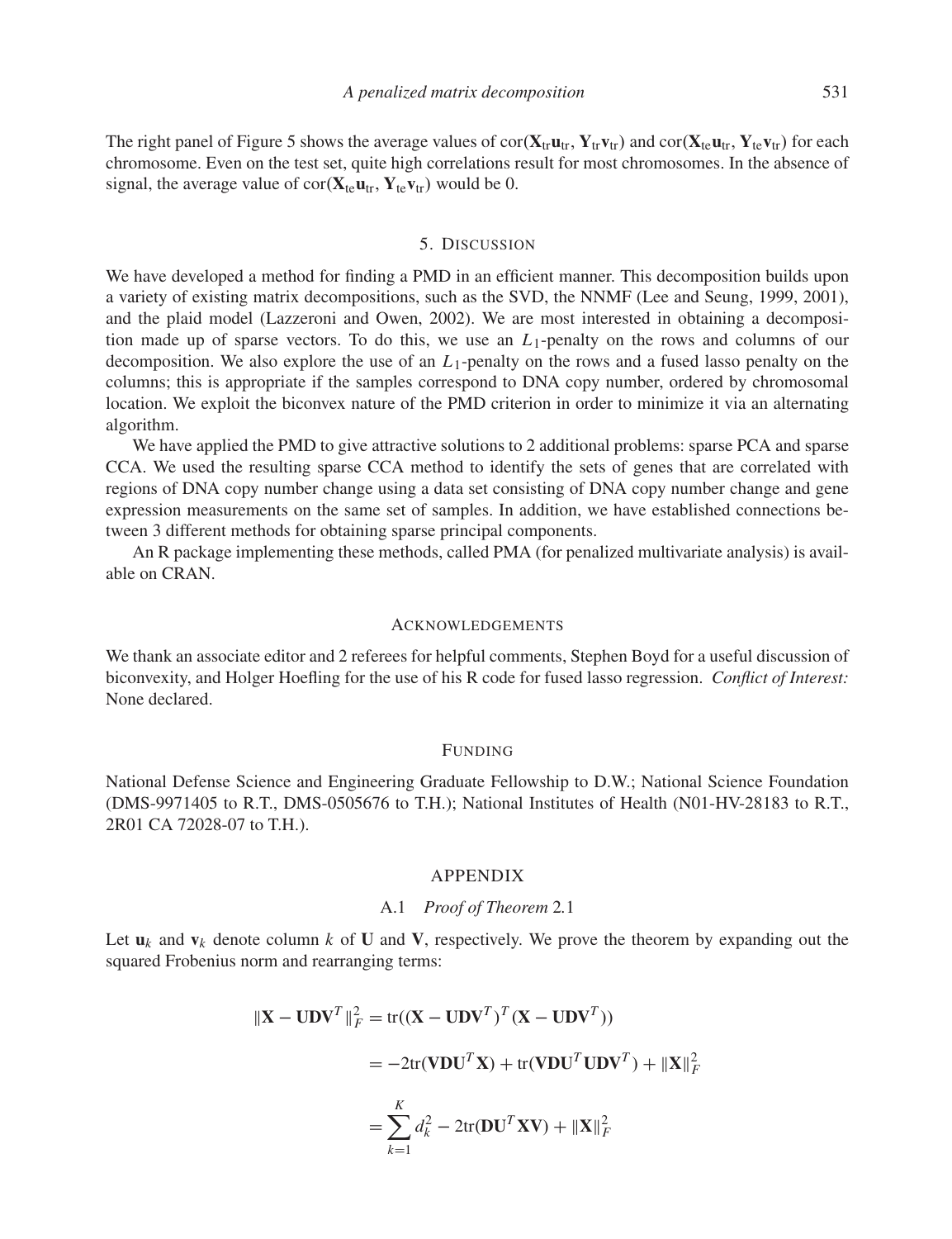$$
= \sum_{k=1}^{K} d_k^2 - 2 \sum_{k=1}^{K} d_k \mathbf{u}_k^T \mathbf{X} \mathbf{v}_k + ||\mathbf{X}||_F^2.
$$
 (A.1)

#### A.2 *Proof of Lemma* 2*.*2

We seek **u** that minimizes

$$
-\mathbf{u}^T \mathbf{a} \quad \text{subject to } \|\mathbf{u}\|_2^2 \leqslant 1, \|\mathbf{u}\|_1 \leqslant c_1. \tag{A.2}
$$

First, we rewrite the criterion using Lagrange multipliers:

$$
-\mathbf{u}^T \mathbf{a} + \lambda \|\mathbf{u}\|_2^2 + \Delta \|\mathbf{u}\|_1, \tag{A.3}
$$

and we differentiate, set the derivative to 0, and solve for **u**:

$$
0 = -\mathbf{a} + 2\lambda \mathbf{u} + \Delta \Gamma, \tag{A.4}
$$

where  $\Gamma_i = \text{sgn}(u_i)$  if  $u_i \neq 0$ ; otherwise,  $\Gamma_i \in [-1, 1]$ . The Karush–Kuhn–Tucker conditions for optimality consist of (A.4), along with  $\lambda(||\mathbf{u}||_2^2 - 1) = 0$  and  $\Delta(||\mathbf{u}||_1 - c_1) = 0$ . Now if  $\lambda > 0$ , we have

$$
\mathbf{u} = \frac{S(\mathbf{a}, \Delta)}{2\lambda}.
$$
 (A.5)

In general, we have either  $\lambda = 0$  (if this results in a feasible solution) or  $\lambda$  must be chosen such that  $\|\mathbf{u}\|_2 = 1$ . So we see that

$$
\mathbf{u} = \frac{S(\mathbf{a}, \Delta)}{\|S(\mathbf{a}, \Delta)\|_2}.
$$
 (A.6)

Again by the Karush–Kuhn–Tucker conditions, either  $\Delta = 0$  (if this results in a feasible solution) or  $\Delta$ must be chosen such that  $\|\mathbf{u}\|_1 = c_1$ . So,  $\Delta = 0$  if this results in  $\|\mathbf{u}\|_1 \leq c_1$ ; otherwise, we choose  $\Delta$  such that  $\|\mathbf{u}\|_1 = c_1$ . This completes the proof of the Lemma.

#### A.3 *Simulation details for Figure* 2

Let **X** be a  $12 \times 1000$  matrix of data. The elements of **X** are generated as follows:

- 1. For *i* ∈ 1, ..., 5 and *j* ∈ 100, ..., 500,  $X_{ij} \sim N(1, 1)$ .
- 2. Otherwise,  $X_{ij} \sim N(0, 1)$ .

In other words, the first 5 patients have a region of gain between positions 100 and 500.

# A.4 *Simulation details for Figure* 4

We generate matrices **X** and **Y**, with  $n = 50$  and  $p = 100$ .

- 1. Let **u**<sup>1</sup> be a vector of length *p*, with 20 1s, 20 −1s, and 60 0s.
- 2. Let **u**<sup>2</sup> be a vector of length *p*, with 10 −1s, 10 1s, 10 −1s, 10 1s, and 60 0s.
- 3. Let **v**<sup>1</sup> be a vector of length *p*, with 60 0s, 20 −1s, and 20 1s.
- 4. Let **v**<sup>2</sup> be a vector of length *p*, with 60 0s, 10 1s, 10 −1s, 10 1s, and 10 −1s.
- 5. Let  $w_1$  and  $w_2$  be orthonormal vectors of length *n*.
- 6. Generate the data matrices as follows:  $X_{ij} \sim N(w_{1i}u_{1j} + w_{2i}u_{2j}, 0.3^2)$  and  $Y_{ij} \sim N(w_{1i}v_{1j} + w_{2i}w_{2j})$  $w_{2i}v_{2j}$ , 0.3<sup>2</sup>).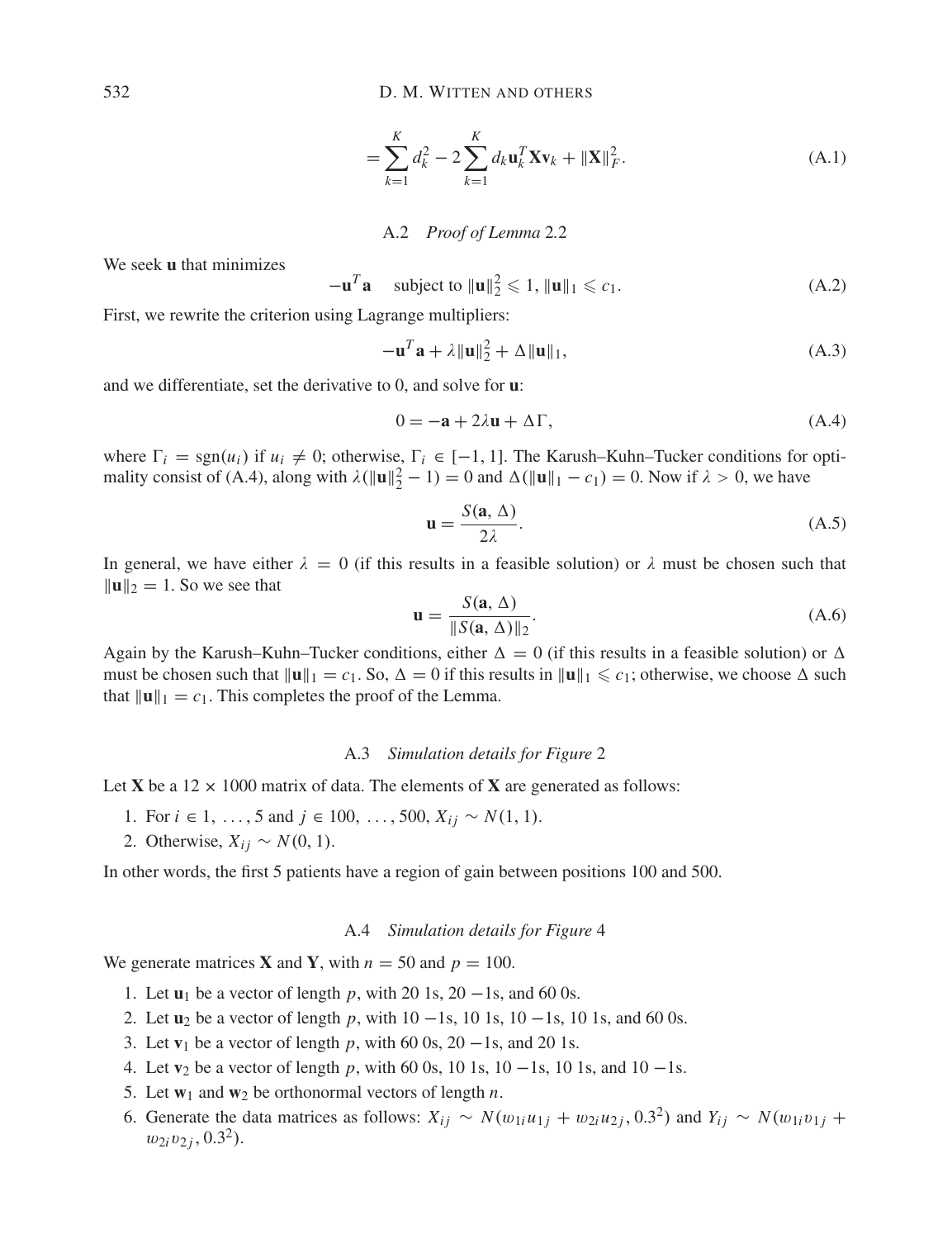#### **REFERENCES**

- BOYD, S. AND VANDENBERGHE, L. (2004). *Convex Optimization*. New York: Cambridge University Press.
- CHIN, K., DEVRIES, S., FRIDLYAND, J., SPELLMAN, P., ROYDASGUPTA, R., KUO, W.-L., LAPUK, A., NEVE, R., QIAN, Z., RYDER, T. *and others* (2006). Genomic and transcriptional aberrations linked to breast cancer pathophysiologies. *Cancer Cell* **10**, 529–541.
- DUDOIT, S., FRIDLYAND, J. AND SPEED, T. (2001). Comparison of discrimination methods for the classification of tumors using gene expression data. *Journal of the American Statistical Association* **96**, 1151–1160.
- ECKART, C. AND YOUNG, G. (1936). The approximation of one matrix by another of low rank. *Psychometrika* **1**, 211.
- FRIEDMAN, J., HASTIE, T., HOEFLING, H. AND TIBSHIRANI, R. (2007). Pathwise coordinate optimization. *Annals of Applied Statistics* **1**, 302–332.
- HOEFLING, H. (2009). A path algorithm for the fused lasso (in preparation).
- HOTELLING, H. (1936). Relations between two sets of variates. *Biometrika* **28**, 321–377.
- HOYER, P. (2002). Non-negative sparse coding. *Proceedings of the IEEE Workshop on Neural Networks for Signal Processing*, 557–565.
- HOYER, P. (2004). Non-negative matrix factorization with sparseness constraints. *Journal of Machine Learning Research* **5**, 1457–1469.
- HYMAN, E., KAURANIEMI, P., HAUTANIEMI, S., WOLF, M., MOUSSES, S., ROZENBLUM, E., RINGNER, M., SAUTER, G., MONNI, O., ELKAHLOUN, A. *and others* (2002). Impact of DNA amplification on gene expression patterns in breast cancer. *Cancer Research* **62**, 6240–6245.
- JOLLIFFE, I., TRENDAFILOV, N. AND UDDIN, M. (2003). A modified principal component technique based on the lasso. *Journal of Computational and Graphical Statistics* **12**, 531–547.
- LAZZERONI, L. AND OWEN, A. (2002). Plaid models for gene expression data. *Statistica Sinica* **12**, 61–86.
- LEE, D. D. AND SEUNG, H. S. (1999). Learning the parts of objects by non-negative matrix factorization. *Nature* **401**, 788.
- LEE, D. D. AND SEUNG, H. S. (2001). Algorithms for non-negative matrix factorization. In T. K. Leen, T. G. Diatterich, and V. Tresp (eds.), *Advances in Neural Information Processing Systems*, Cambridge, MA: MIT Press, pp. 556–562.
- MORLEY, M., MOLONY, C., WEBER, T., DEVLIN, J., EWENS, K., SPIELMAN, R. AND CHEUNG, V. (2004). Genetic analysis of genome-wide variation in human gene expression. *Nature* **430**, 743–747.
- NOWAK, G., HASTIE, T., POLLACK, J. AND TIBSHIRANI, R. (2009). Identifying copy number changes in CGH data for multiple samples (in preparation).
- OWEN, A. B. AND PERRY, P. O. (2009). Bi-cross-validation of the SVD and the non-negative matrix factorization. *Annals of Applied Statistics*.
- PARKHOMENKO, E., TRITCHLER, D. AND BEYENE, J. (2007). Genome-wide sparse canonical correlation of gene expression with genotypes. *BMC Proceedings* **1**, S119.
- PARKHOMENKO, E., TRITCHLER, D. AND BEYENE, J. (2009). Sparse canonical correlation analysis with application to genomic data integration. *Statistical Applications in Genetics and Molecular Biology* **8**, 1–34.
- POLLACK, J., SORLIE, T., PEROU, C., REES, C., JEFFREY, S., LONNING, P., TIBSHIRANI, R., BOTSTEIN, D., BORRESEN-DALE, A. AND BROWN, P. (2002). Microarray analysis reveals a major direct role of DNA copy number alteration in the transcriptional program of human breast tumors. *Proceedings of the National Academy of Sciences of the United States of America* **99**, 12963–12968.
- SHEN, H. AND HUANG, J. (2008). Sparse principal component analysis via regularized low rank matrix approximation. *Journal of Multivariate Analysis* **101**, 1015–1034.